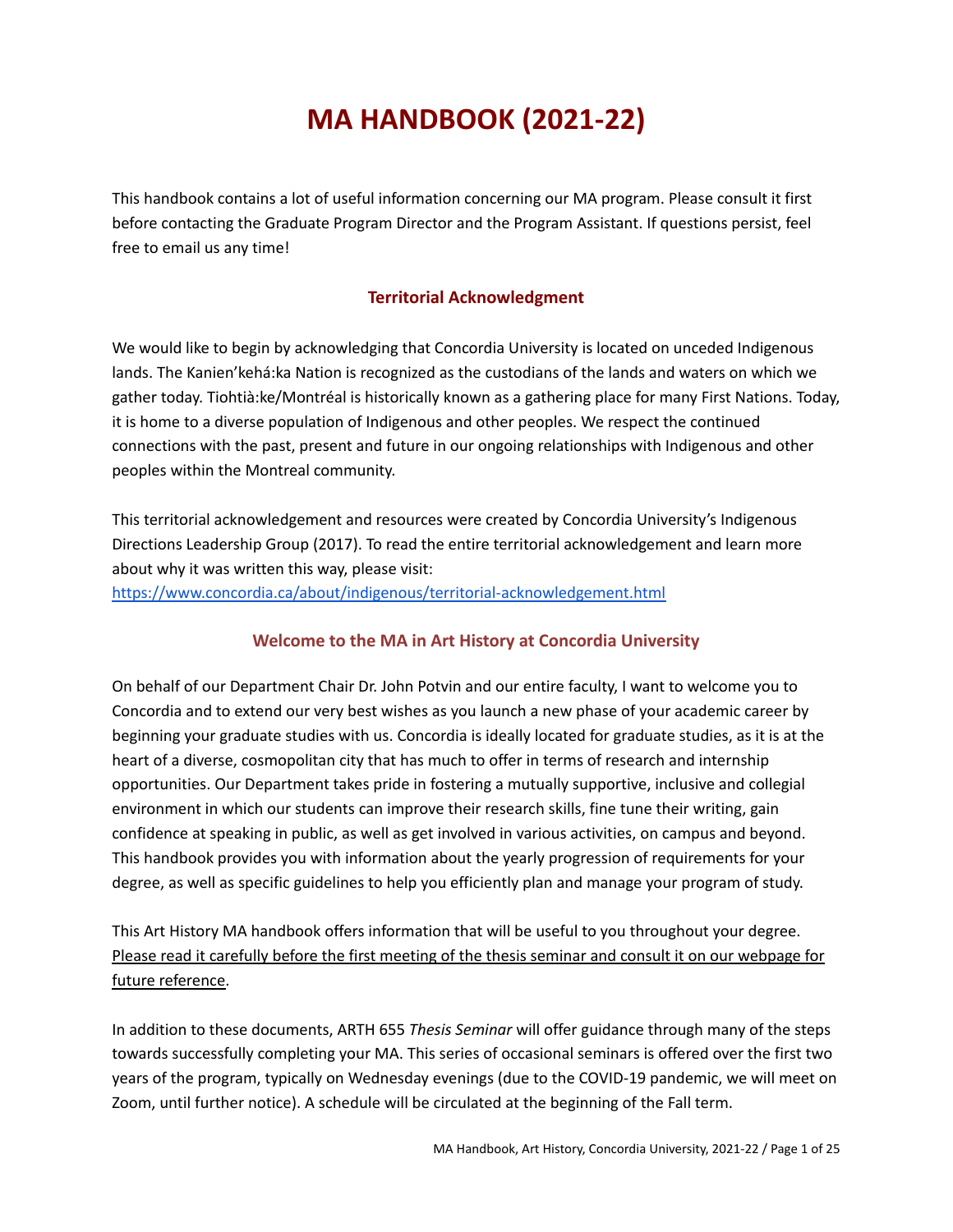Please note that for the safety of students, staff and faculty, all MA seminars will be delivered remotely for the entirety of the Fall term. Information about the Winter term will be posted as soon as it becomes available. Students living outside of Canada are advised to consult with the Concordia International Students Office first (as they have the most up to date information) and keep their advisor and the Graduate Program Director in the loop. Up to date general information on COVID-19 can be found here: <https://www.concordia.ca/coronavirus.html> Specific information on COVID-19 as it relates to graduate students can be found here: <http://www.concordia.ca/sgs/covid-19.html>

If you have any questions that the handbook does not answer, our administrative team will be happy to assist. For questions about academic matters, please consult me, the Graduate Program Director. Administrative questions should be directed to the Department Assistant, Chiara Montpetit. Chiara is available Monday to Friday during regular office hours. My regularly scheduled times for consultations for the Fall 2021 term are Mondays from 1:00 to 3:00 PM. I am also available for drop-in meetings, if necessary. We please ask you to contact us via email and/or book a Zoom or phone appointment, until further notice.

Once again, welcome to the Department of Art History! I look forward to getting to know each of you better during the course of your graduate studies. I wish you a wonderful term, successful studies, as well as peace and resilience during these challenging times.

Sincerely,

 $N+P$ 

**Nicola Tullio Pezolet, PhD** Graduate Program Director Department of Art History nicola.pezolet@concordia.ca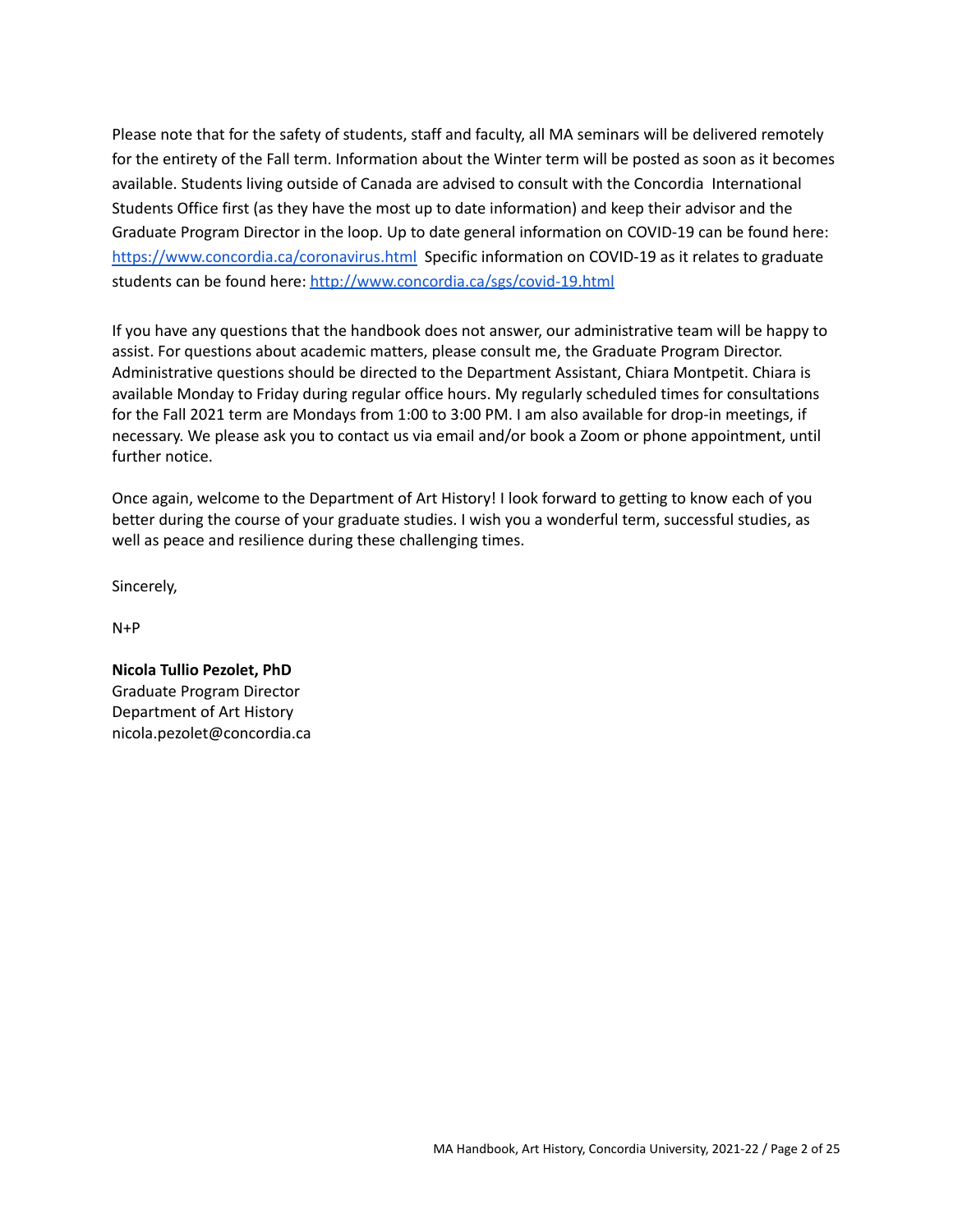# **Table of Contents**

| <b>GENERAL INFORMATION</b>                      | 5  |
|-------------------------------------------------|----|
| Contacts                                        | 5  |
| Your Contact Information                        | 5  |
| <b>Student Cards and Student Accounts</b>       | 5  |
| The Graduate Community in Art History           | 6  |
| <b>FUNDING AND PROFESSIONAL DEVELOPMENT</b>     | 6  |
| <b>Teaching Assistantships</b>                  | 6  |
| Research Assistantships                         | 6  |
| Grants, Scholarships, and Awards                | 6  |
| <b>Professional Development</b>                 | 7  |
| <b>PROGRESS MARKERS</b>                         | 7  |
| Expectations                                    | 7  |
| Milestones                                      | 7  |
| Program Time Limit                              | 8  |
| <b>Annual Reports</b>                           | 8  |
| <b>INTEGRITY AND CONFLICT OF INTEREST</b>       | 8  |
| Plagiarism                                      | 8  |
| Sexual Violence and Consensual Relationships    | 9  |
| PROGRAM REQUIREMENTS AND PROCESSES              | 9  |
| Degree Structure                                | 9  |
| <b>Standard Schedule</b>                        | 9  |
| <b>MA PROGRAM: YEAR ONE</b>                     | 10 |
| Language Requirement: French Language Exam      | 10 |
| Seminars (15 credits)                           | 10 |
| Important Deadlines for Adding/Dropping Courses | 11 |
| Thesis Seminar ARTH 655 (3 credits)             | 11 |
| Credits Outside the Core Offerings              | 11 |
| Internships (ARTH 650)                          | 11 |
| Internship Responsibilities                     | 12 |
| Internship registration and assessment          | 13 |
| Developing a Thesis Topic                       | 13 |
| Working with your Supervisor                    | 13 |
| <b>Thesis Proposal</b>                          | 14 |
| <b>Ethics Review</b>                            | 14 |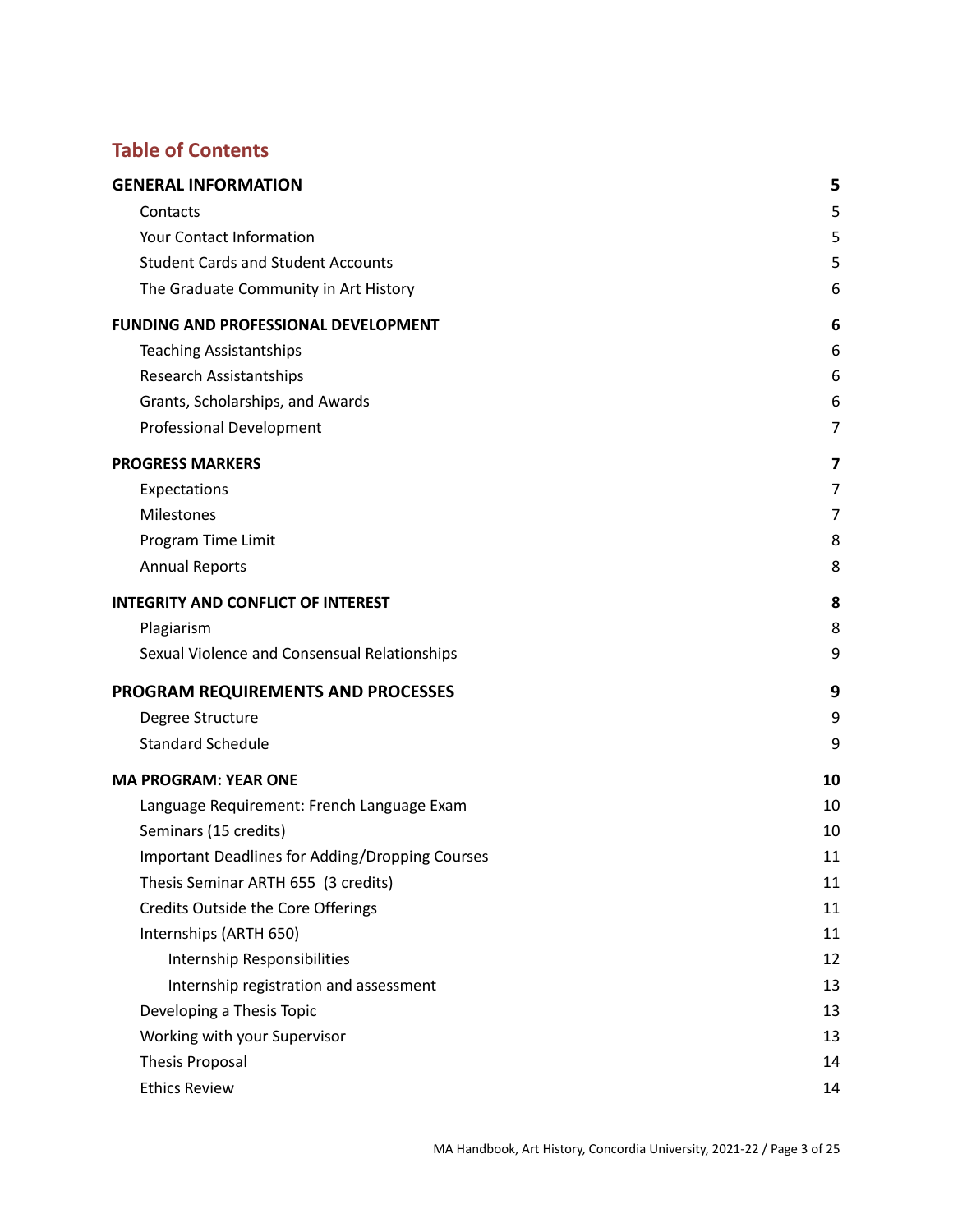| Annotated Review of Sources and Documents: ARTH 654 (3 credits)                | 14 |
|--------------------------------------------------------------------------------|----|
| <b>MA PROGRAM: YEAR 2</b>                                                      | 15 |
| Fighting Isolation and Graduate Drift                                          | 15 |
| <b>Thesis Presentations</b>                                                    | 15 |
| Choosing a Reader                                                              | 16 |
| Applying to Graduate                                                           | 16 |
| Thesis (24 credits)                                                            | 16 |
| The Thesis Process: From Writing to Submission                                 | 17 |
| Signature Pages                                                                | 18 |
| <b>Thesis Submission Deadlines</b>                                             | 18 |
| <b>Examination of the Thesis</b>                                               | 18 |
| Sample Thesis Drafting Schedule for Those Planning to Attend Spring Graduation | 19 |
| <b>SUPPORT AND RESOURCES</b>                                                   | 21 |
| <b>Student Hub</b>                                                             | 21 |
| Accessibility                                                                  | 21 |
| Opus Cards                                                                     | 21 |
| Libraries                                                                      | 21 |
| The School of Graduate Studies                                                 | 22 |
| Access to Technology                                                           | 22 |
| Thesis Writing Spaces                                                          | 22 |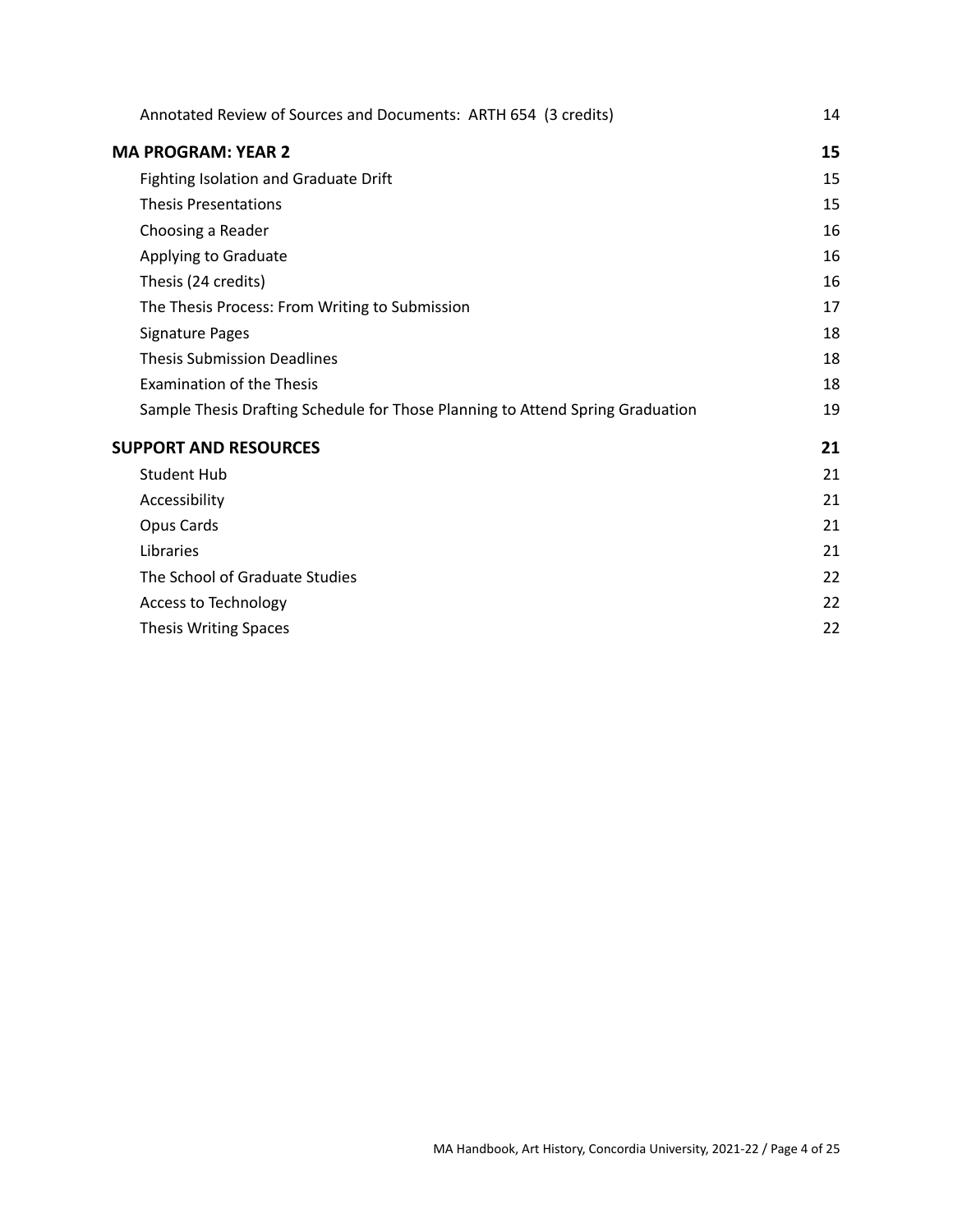*This handbook does not replace the official program website and graduate calendar, and should be used in conjunction with the regularly updated information that is contained there.*

#### <span id="page-4-0"></span>**GENERAL INFORMATION**

#### <span id="page-4-1"></span>**Contacts**

**Dr.** Nicola T. Pezolet **Dr. Dr.** John Potvin Graduate Program Director Chair of Department EV 3-765 EV 3-820 [nicola.pezolet@concordia.ca](mailto:nicola.pezolet@concordia.ca) 514-848-2424 x 5449 *Contact Nicola for academic matters*.

john.potvin@concordia.ca 514-848-2424 x 4692

**Chiara Montpetit Camille Pouliot** Department Assistant Department Coordinator EV 3-817 EV 3-819 [art.history@concordia.ca](mailto:art.history@concordia.ca) 514-848-2424 x 5392 *Contact Chiara for administrative matters*.

camille.pouliot@concordia.ca 514-848-2424 x 4700

For nearly all information related to your program, please consult this handbook and our Department website: <http://www.concordia.ca/finearts/art-history.html>. If you are unable to answer your program-related queries via these resources, email or call Chiara Montpetit for assistance.

### <span id="page-4-2"></span>**Your Contact Information**

It is very important that you keep your contact information up to date on the [https://my.concordia.ca](https://my.concordia.ca/) portal **and** with the Department Assistant. If you change email addresses on the portal without informing the Department Assistant, we will not be aware that you have made the change. Concordia email accounts can be obtained through the MyConcordia portal. For more information, visit [https://www.concordia.ca/it/services/office-365-education.html.](https://www.concordia.ca/it/services/office-365-education.html)

### <span id="page-4-3"></span>**Student Cards and Student Accounts**

Student ID cards are being issued by the Birks Student Service Centre by appointment only. Appointments can be booked via your MyConcordia portal under Student Services (ID Card Appointment Booking). Please ensure that you are currently registered for at least one course for 24 hours before your appointment. The ID cards are issued in the LB building, and the entrance is at the corner of Bishop and de Maisonneuve.

To avoid late charges, your fall tuition and fees must be paid in full by September 30. In the face of the COVID-19 pandemic, requests that were previously made in-person at the Birks Student Service Centre can now be made online. You can call 514-848-2424 x 2668 Monday to Friday between 9 a.m. and 5 p.m. EST with any questions. Otherwise you can email [students@concordia.ca.](mailto:students@concordia.ca) More information can be found here: [https://www.concordia.ca/students/birks/covid-19.html.](https://www.concordia.ca/students/birks/covid-19.html)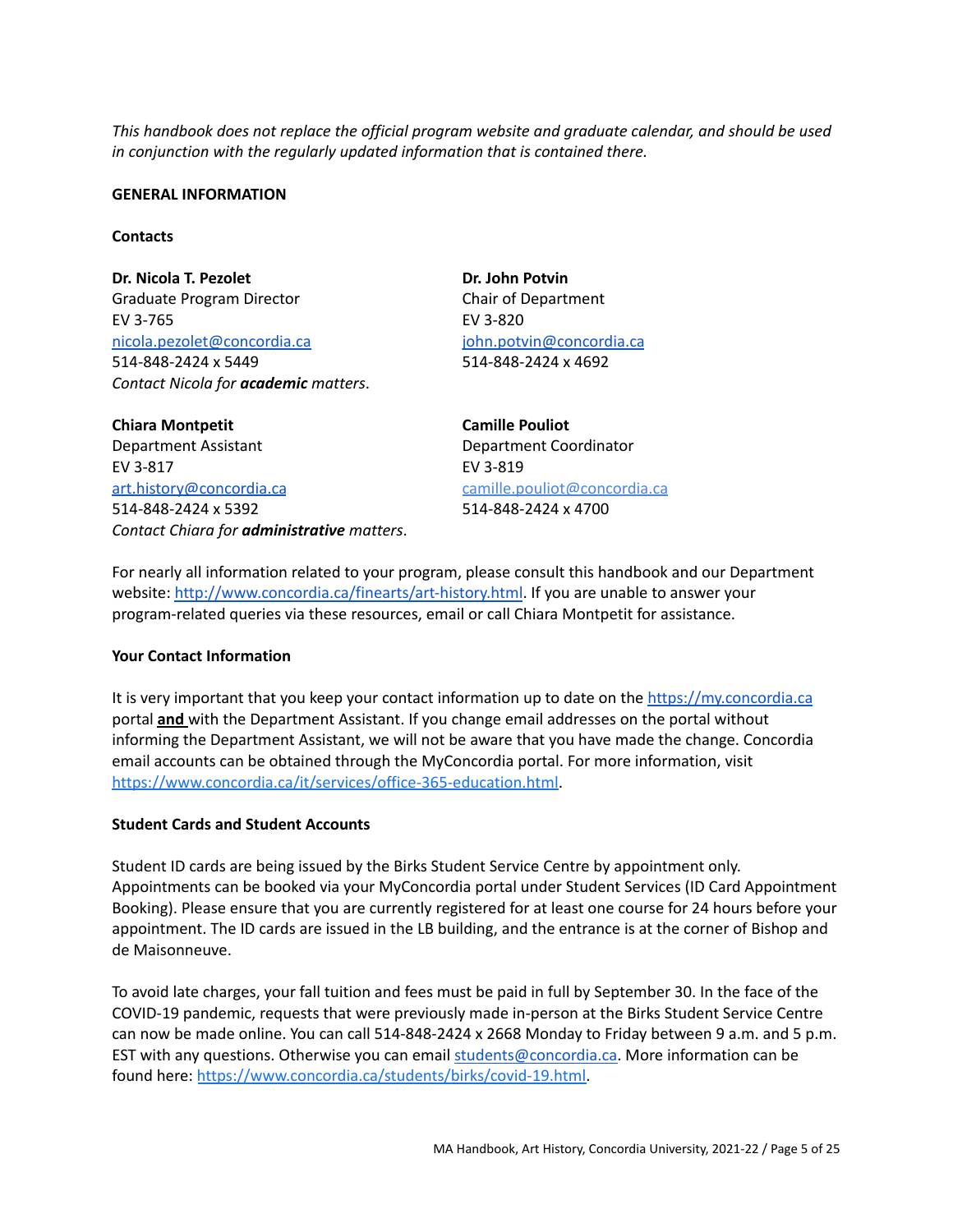# <span id="page-5-0"></span>**The Graduate Community in Art History**

Each year, the Art History Department organizes a graduate potluck. Since we are still practicing social distancing at this time, you will receive information concerning the form this event will take later on if and only if the public situation permits. You will receive invitations by email. The Department of Art History is also home to several extremely active and dynamic student groups, including the Ethnocultural Art Histories Research group (EAHR), the Indigenous Art Research Group (IARG), the Afrofuturism Research Collective (ARC), the Global South Working Group, and Art History Graduate Students' Association (AHGSA), which represents art history students at the University Graduate Student Association. We encourage you to become involved. Attendance at public lectures is a good way to become part of our intellectual community, as are peer reading and/or writing-groups. For details on student groups see: <https://www.concordia.ca/finearts/art-history/student-life/associations.html>.

# <span id="page-5-1"></span>**FUNDING AND PROFESSIONAL DEVELOPMENT**

# <span id="page-5-2"></span>**Teaching Assistantships**

Art History MA students have the opportunity to work as teaching assistants for an undergraduate course in their first year as part of their admissions package. A very small number of TAships for year 2 are sometimes available. Please make an application to the GPD with the Program Assistant in CC:, consisting of a letter expressing interest and qualifications, as well as a short note of support from your supervisor. Decisions concerning TAship will be done by the GPD in consultation with the course instructor and the Department Coordinator, as needed.

Graduate teaching assistants establish their responsibilities together with the instructor via a TA Workload Form filled out at the beginning of their contracts. Please ensure that you have a clear sense of when professors expect graded work to be returned. TRAC (Teaching and Research Assistants at Concordia) is the labour union for Concordia TAs and RAs. We ask TAs not to multitask during classroom lectures and to respond to any emails from the instructor as soon as possible (and certainly within 48 hours).

# <span id="page-5-3"></span>**Research Assistantships**

Many faculty members employ research assistants through their grants. Interested students should enquire directly with their supervisors or other faculty members. Supervisors might also have research assistantships or other forms of research funds allotted at prescheduled semesters that are specifically intended and/or reserved for incoming students as per their admissions offer letter. Before accepting a research assistantship, please be sure to check in with your MA supervisor first, as students should not work too many hours per week or accumulate multiple contracts at the same time. You should also inform our Program Assistant of your contract, so we can keep our Departmental records up to date.

# <span id="page-5-4"></span>**Grants, Scholarships, and Awards**

You have already been considered for all available Concordia funding for your first year. If you have been awarded a scholarship, payments will automatically be deposited in your student account after the DNE date of each term within the tenure period of the award. The money will be applied to outstanding tuition and fees. If a credit balance remains in the account, you can request a refund through your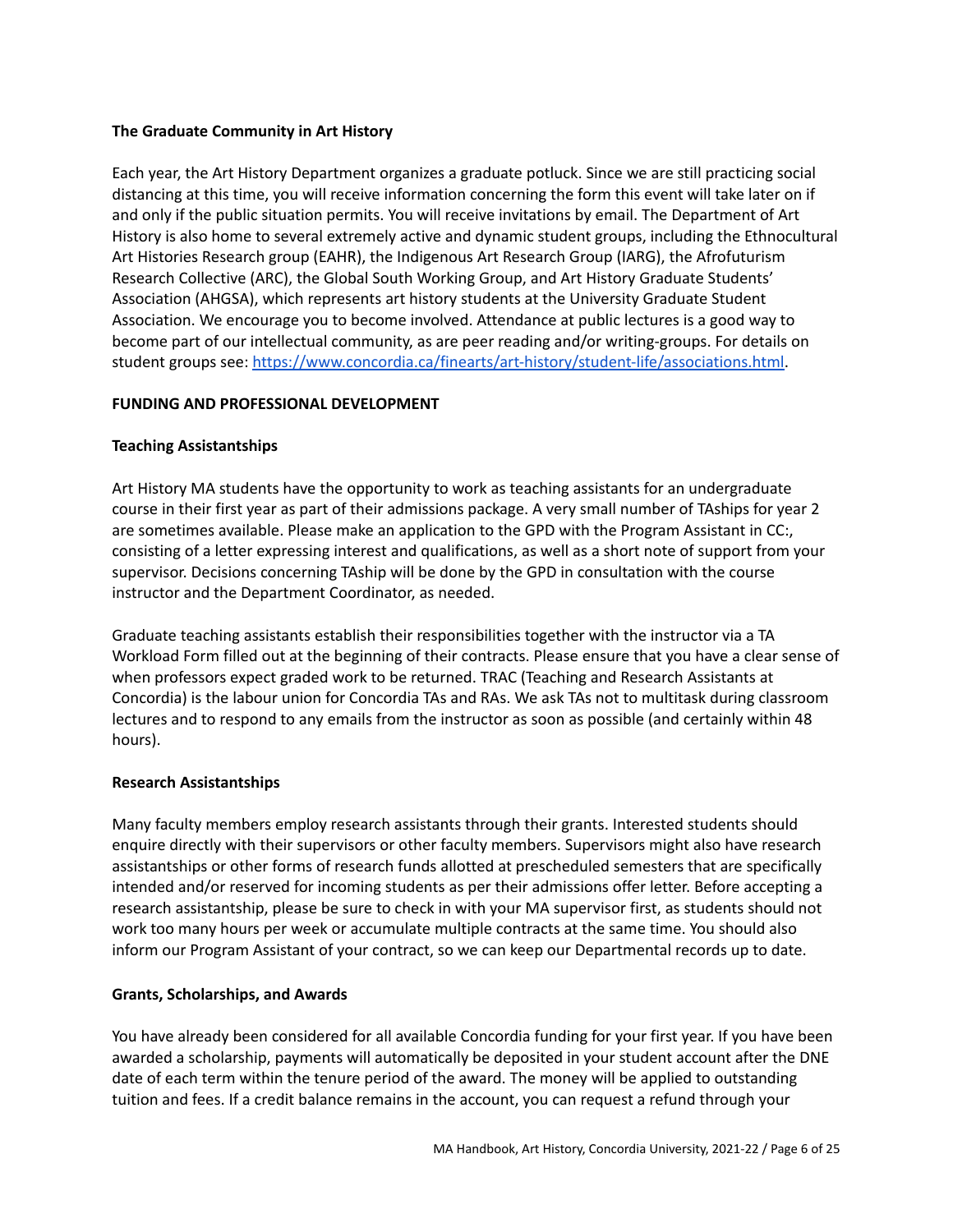student centre. Cheques are automatically mailed to the address on file within 10 business days after the refund request has been submitted. For information about conditions of tenure for Concordia awards consult <https://www.concordia.ca/sgs/awards-funding/award-holder-information.html>.

Some small awards are available to students for their second year or as they begin to travel for research. A list of Departmental awards available to Art History graduate students can be found on the website. [http://www.concordia.ca/finearts/art-history/programs/graduate/funding-awards.html.](http://www.concordia.ca/finearts/art-history/programs/graduate/funding-awards.html)

Additional information is available from the Graduate Awards Office of SGS (School of Graduate Studies): <https://www.concordia.ca/sgs/awards-funding.html> or x 3800. Their location is GM (Guy Metro Bldg) 930.01 (in SGS). If your GPA is higher than 3.7, consider beginning to prepare applications for federal and provincial funding bodies immediately, notably the Social Sciences and Humanities Research Council [\(http://www.sshrc-crsh.gc.ca/home-accueil-eng.aspx\)](http://www.sshrc-crsh.gc.ca/home-accueil-eng.aspx) and the Fonds de recherche – Société et culture [\(http://www.frqsc.gouv.qc.ca/en/bourses-et-subventions](http://www.frqsc.gouv.qc.ca/en/bourses-et-subventions)).

### <span id="page-6-0"></span>**Professional Development**

The University runs a full range of free professional and personal development workshops called GradProSkills. Learn more at [https://www.concordia.ca/students/gradproskills.html.](https://www.concordia.ca/students/gradproskills.html)

Students are encouraged to consider developing a seminar paper or portion of their thesis for public presentation at a conference, or for publication. A graduate venue is ideal within a student's first year in the MA, then possibly a professional venue when the thesis is well advanced. Search the web for conference opportunities and then discuss them with your supervisor. Exhibition and book reviews are a good place to begin developing a publication portfolio. If you are presenting your work at a conference, funding may be available through the School of Graduate Studies [\(http://www.concordia.ca/sgs/awards-funding/in-house.html#conference-exposition](http://www.concordia.ca/sgs/awards-funding/in-house.html#conference-exposition)).

### <span id="page-6-1"></span>**PROGRESS MARKERS**

### <span id="page-6-2"></span>**Expectations**

For students enrolled full time, the MA in Art History is a two-year degree. To graduate within this timeframe, you will need to work 35 – 40 hours per week. Grad school is a job. You are strongly encouraged to complete your MA within the standard 2-year timeframe as those who exceed it are at a considerably higher risk of not completing their degrees.

### <span id="page-6-3"></span>**Milestones**

Program milestones help you chart your progress through the degree. As you complete each milestone, it will be recorded in the Student Center of your student portal. Click on 'Details' below the list of milestones to view the status. The target dates given below are the norm for your program, assuming a September start. (If you begin the program in January, consult with the GPD to determine your personalized schedule). There is no penalty for deviating from these dates, but any choice to do so should be carefully discussed with your supervisor.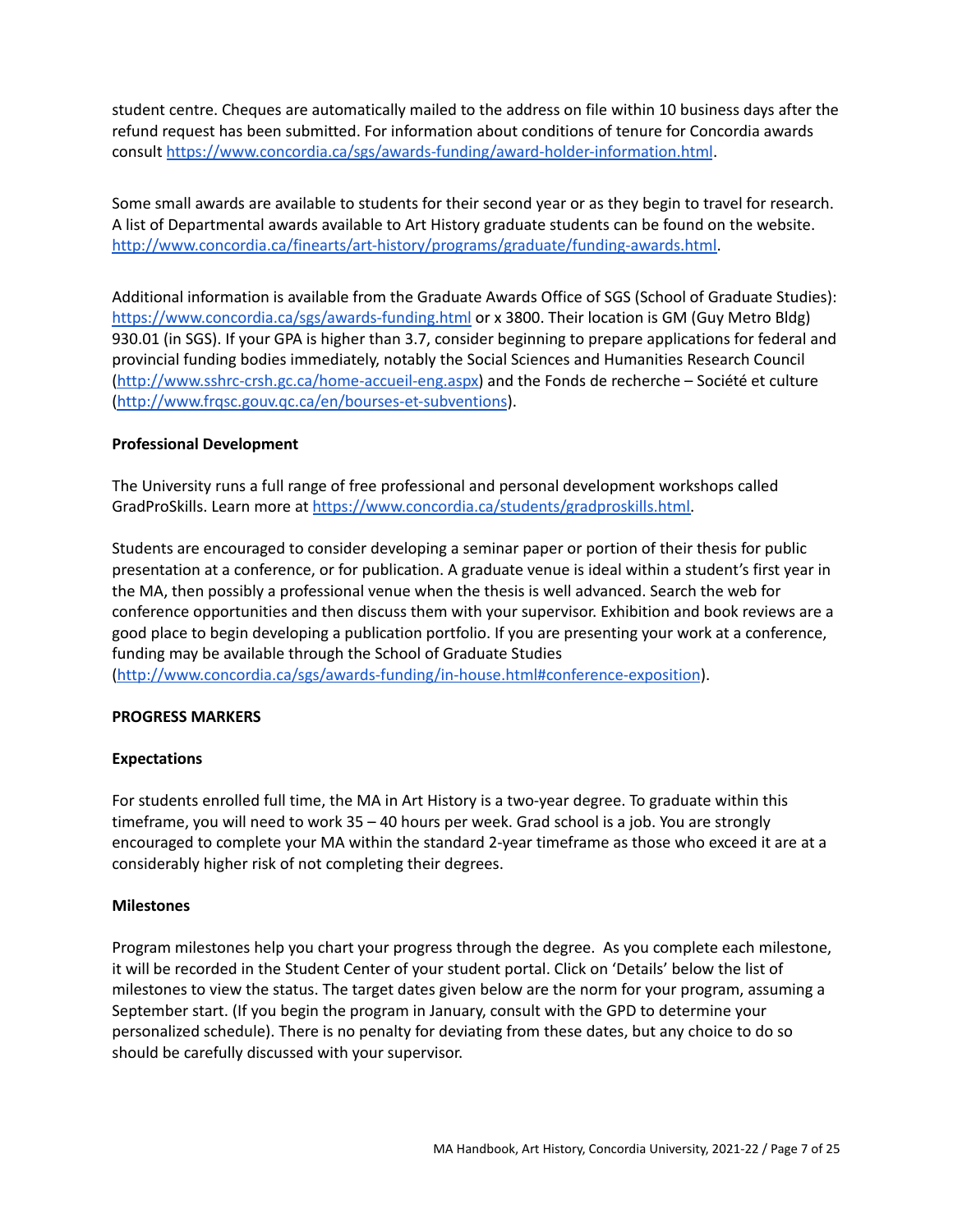| Progress Report 1                  | March of $1st$ year                                         |
|------------------------------------|-------------------------------------------------------------|
| Language Proficiency               | End of 2 <sup>nd</sup> term (end of 1st term is encouraged) |
| Thesis Proposal                    | End of $2^{nd}$ term                                        |
| <b>Completion of Seminars</b>      | End of $2^{nd}$ term                                        |
| <b>Annotated Review of Sources</b> | End of 3 <sup>rd</sup> term                                 |
| <b>Thesis Presentation</b>         | End of 4 <sup>th</sup> term                                 |
| Progress Report 2                  | March of 2 <sup>nd</sup> year                               |

# <span id="page-7-0"></span>**Program Time Limit**

University regulations stipulate that all requirements must be completed within 9 terms (3 years) for full-time students and 15 terms (five years) for part-time students. Your official time limit is indicated on your student record. Responsibility for remembering it rests with students, and the Department only supports requests for extensions in extenuating circumstances. The minimum residency requirement is three terms of full-time study, or the equivalent in part-time study.

### <span id="page-7-1"></span>**Annual Reports**

Each winter, the School of Graduate Studies requires that students and supervisors complete an annual report which is reviewed by the Graduate Program Director. The purpose of the report is two-fold: it enables you and your supervisor to take stock of your progress, and it enables departments to identify any students who may be having difficulties in their program and contribute to solutions when possible. Students have the opportunity to request confidential follow-up from their GPD or from the School of Graduate Studies. The accounts of students who do not complete the report are blocked until the report is received; beyond this, however, the reporting is not a punitive process in any way and we encourage you to be honest in your self-assessment and to ask for additional help if necessary.

### <span id="page-7-2"></span>**INTEGRITY AND CONFLICT OF INTEREST**

### <span id="page-7-3"></span>**Plagiarism**

The most common offence under the Academic Code of Conduct is plagiarism, which the Code defines as "the presentation of the work of another person as one's own or without proper acknowledgement**.**" Unintentional plagiarism may occur if you paraphrase too closely or even if you adopt an idea from someone else without acknowledgement. Don't be embarrassed to ask your supervisor for guidance.

# **Technology, Code of Conduct and Intellectual Property**

Per Concordia rules, all individuals participating in courses are expected to be professional and constructive throughout the course, including in their communications. Concordia students are subject to the Code of Rights and Responsibilities which applies both when students are physically and virtually engaged in any University activity, including classes, seminars, meetings, etc. Students engaged in University activities must respect this Code when engaging with any members of the Concordia community, including faculty, staff, and students, whether such interactions are verbal or in writing, face to face or online/virtual. Failing to comply with the Code may result in charges and sanctions, as outlined in the Code. Content belonging to instructors shared in online courses, including, but not limited to, online lectures, course notes, and video recordings of classes remain the intellectual property of the faculty member. It may not be distributed, published or broadcast, in whole or in part, without the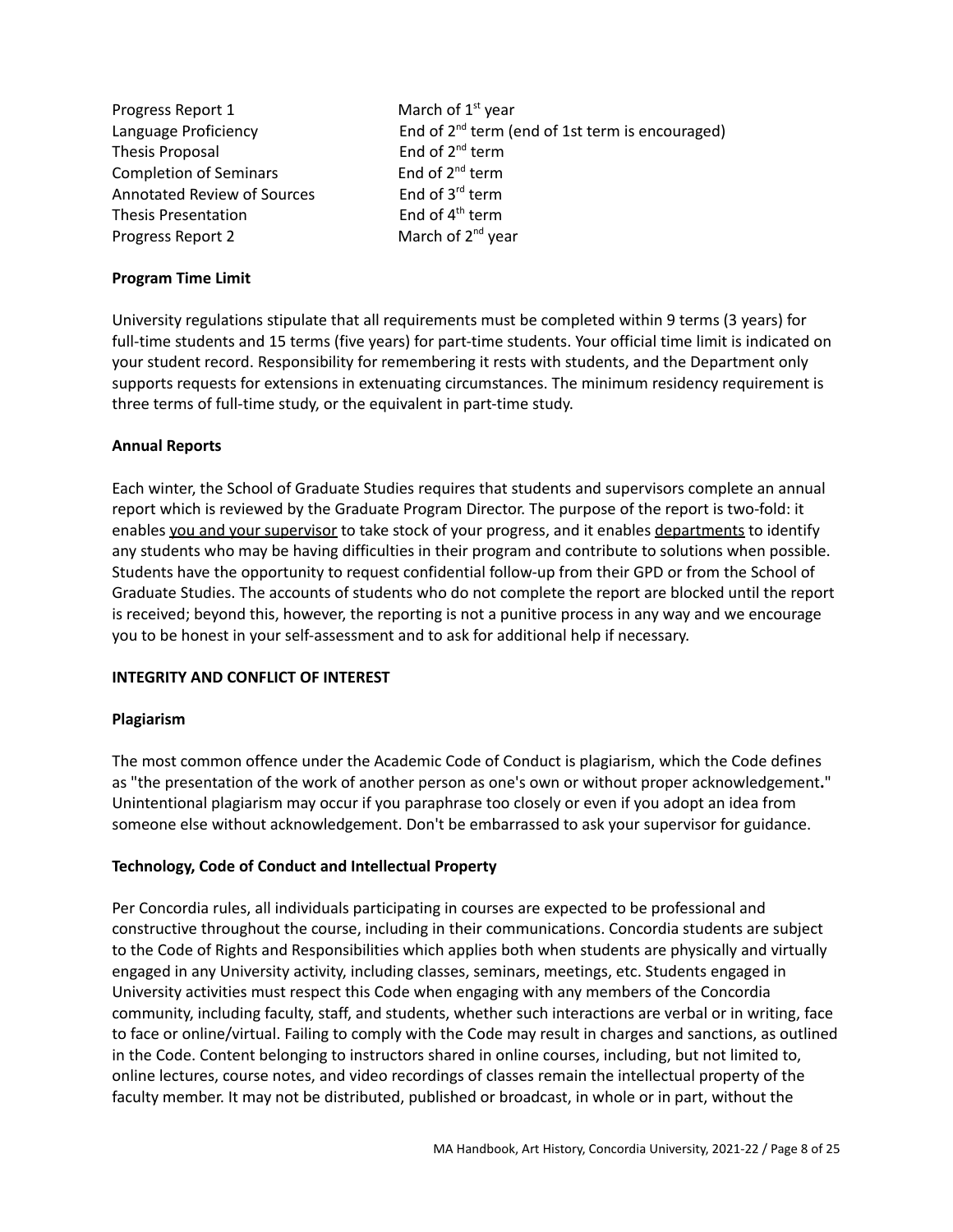express permission of the faculty member. Students are also forbidden to use their own means of recording any elements of an online class or lecture without express permission of the instructor. Any unauthorized sharing of course content may constitute a breach of the Academic Code of Conduct and/or the Code of Rights and Responsibilities. As specified in the Policy on Intellectual Property, the University does not claim any ownership of or interest in any student intellectual property. All university members retain copyright over their work. The complete Code of Rights and Responsibilities is available online:

<https://www.concordia.ca/content/dam/common/docs/policies/official-policies/BD-3.pdf>

# <span id="page-8-0"></span>**Sexual Violence and Consensual Relationships**

Sexual discrimination, intimidation, harassment and assault are not tolerated at Concordia University. If you require immediate assistance, contact security. If you have experienced or witnessed sexual violence or misconduct, help is available at the Sexual Assault [Resource](https://www.concordia.ca/students/sexual-assault.html) Centre ([sarc@concordia.ca\)](mailto:sarc@concordia.ca). Power differentials between students and their instructors (including Teaching Assistants) mean that even consensual sexual or romantic relationships put students in a vulnerable position and constitute a conflict of interest that must be formally declared and addressed. Such relationships are strongly discouraged. To learn more visit:

<https://www.concordia.ca/students/sexual-assault/standing-committee-on-sexual-violence.html>**.**

All students must complete the Sexual Violence Awareness and Prevention training once during their program. All information is on [https://www.concordia.ca/conduct/sexual-violence/training.html](https://www.concordia.ca/conduct/sexual-violence/training.html.All). It is a 40 minute training that can be accessed in MyConcordia.

# <span id="page-8-1"></span>**PROGRAM REQUIREMENTS AND PROCESSES**

# <span id="page-8-2"></span>**Degree Structure**

Year 1: Seminars (15 credits) and Annotated Review (3 credits) Year 2: Thesis presentation (3 credits) and thesis (24 credits)

Note that although the thesis is only 40-45 pages long (double spaced, excluding notes), it is worth more credits than all the coursework combined. This is a reflection of the work required to complete a thesis. Be aware that students routinely underestimate the time and effort that it takes to see a thesis through to completion.

# <span id="page-8-3"></span>**Standard Schedule**

September: Students begin their seminars, including ARTH 655 *Thesis Seminar*.

Mid-December: By this date, students should be matched up with their supervisors (see below, *Deciding on a Supervisor*). Please submit your completed Thesis Supervision Form (at the end of this Handbook) to the Department Assistant by Thursday, December 16<sup>th</sup>, 2022.

Early March: Students submit PDFs of their approved and finalized thesis proposals to their supervisors, who send them on to the Department Assistant. They are then assessed by the Graduate Program Committee. Following this, supervisors will provide feedback to students roughly one month later. The submission deadline for 2022 is Thursday, March 9.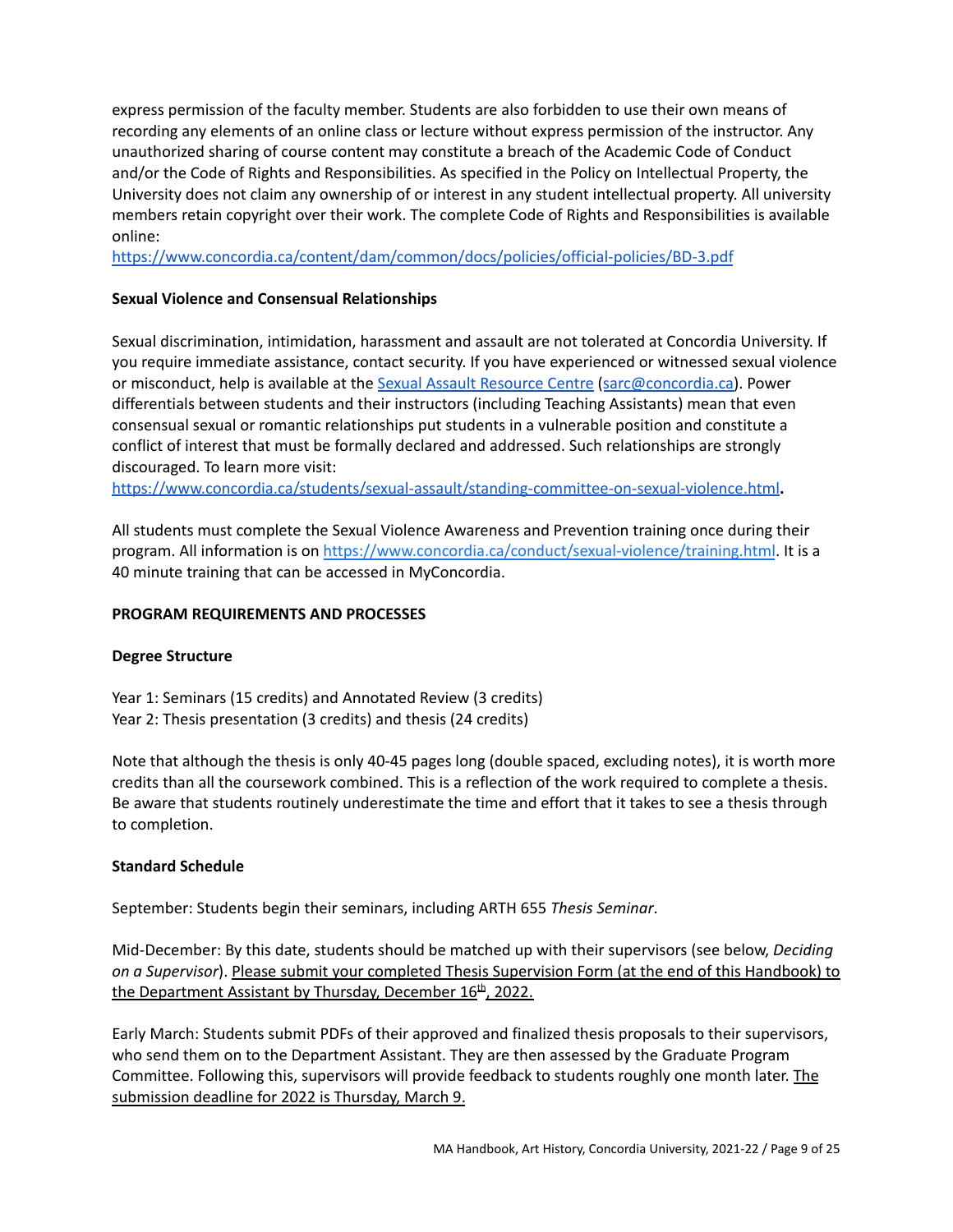Early May: After consulting with your supervisor, please register before May 1<sup>st</sup>, 2022 for ARTH 654 *Annotated Review of Sources and Documents* for the first Summer 2022. Students meet with their supervisors (usually in the first week of May) to plan for the production of their Annotated Review.

*Summer Term*: Students read and conduct research, and work on their Annotated Review, which is due on August 15<sup>th</sup> (this date is to be confirmed between students and their supervisors).

First week of September, year 2: Students meet with their supervisors, bringing a proposed plan or plans for their thesis.

Fall term, year 2: Writing

Early November year 2: Thesis presentations

By end of Fall term, year 2: First full draft to supervisor

January, year 2: Apply to graduate if you intend to do so in June.

Winter, year 2: Redrafting and revisions to thesis

March, year 2: Alternate possibility for thesis presentations

April 1 – September 1, year 2: Final submission on Spectrum

### <span id="page-9-0"></span>**MA PROGRAM: YEAR ONE**

### <span id="page-9-1"></span>**Language Requirement: French Language Exam**

Reading knowledge of English and French is mandatory. Art History MA students are required to pass a French language examination which is given by the Department Assistant in both the Fall and Winter terms of each academic year. The exam requires reading comprehension of a selected art history text in French. The text is approximately 5 pages, followed by 5 questions about it, written in English, that must be answered in writing, also in English. French/English dictionaries are permitted. The grade is Pass/Fail. Students who do not pass may re-take the exam, without penalty, as often as necessary. We therefore encourage you to take the French exam early in your degree so that you can assess your skill level. Students may apply to be exempted from the French language exam if they have studied in French for two years or more and can provide both transcripts and a written statement in French attesting to language competency. Please let the Department Assistant know if you would like to apply for the exemption.

The dates of the test for this year are November 8, 2021 and April 4, 2022.

### <span id="page-9-2"></span>**Seminars (15 credits)**

Seminars provide training in critical discussion skills such as the ability to develop arguments, to respond to counter-proposals, to convey your points clearly in a group setting within a limited amount of time, and to hone your writing skills. We encourage you to take courses on topics you may not have considered before and in areas not directly related to your thesis, as these are opportunities to broaden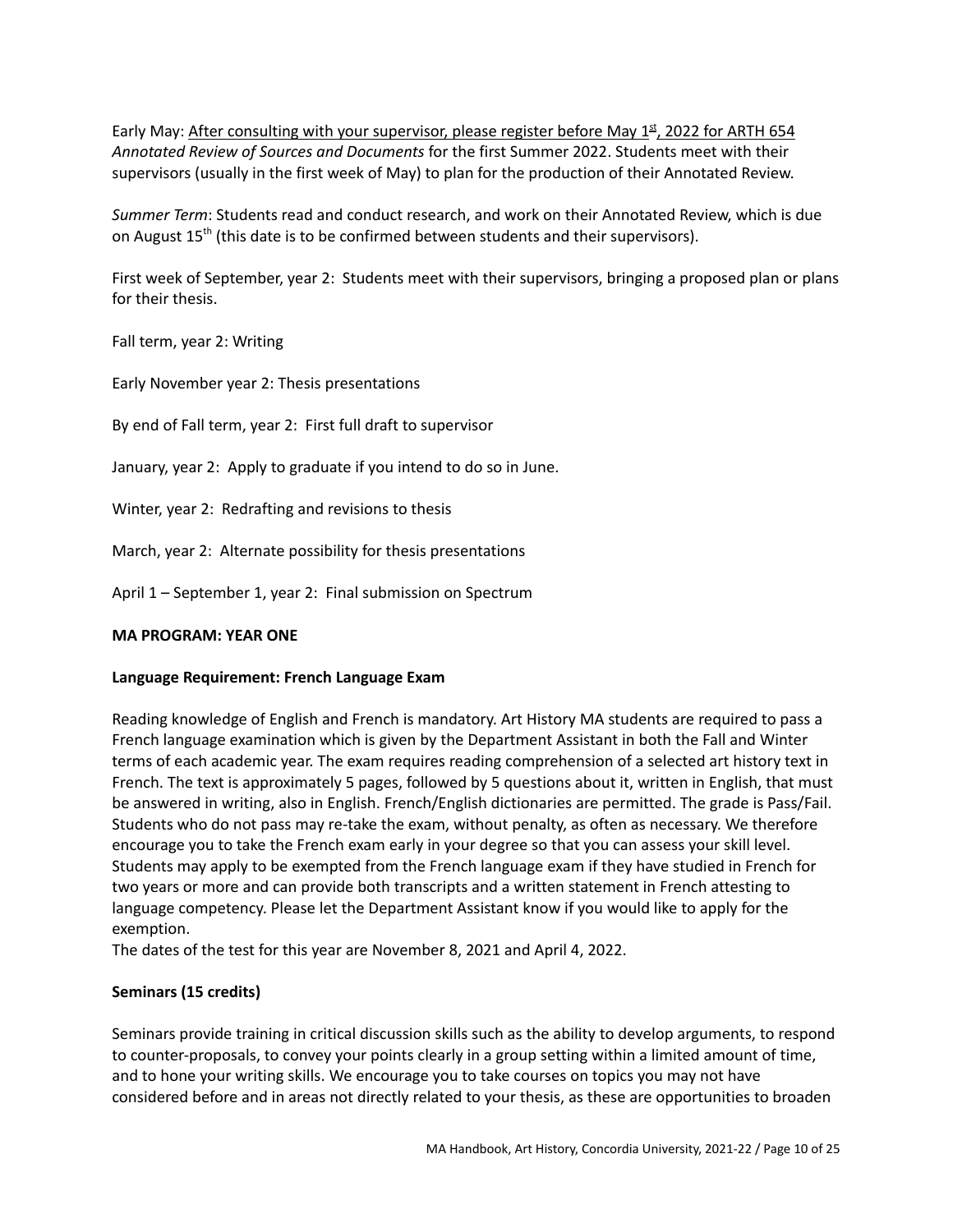your knowledge base. The format of seminars may change according to the instructor but they are all highly participatory and all students are expected to actively participate in class discussions. Should you have questions or concerns about any of your classes, we encourage you to meet with the instructor or with the GPD.

# <span id="page-10-0"></span>**Important Deadlines for Adding/Dropping Courses**

- Monday, 20 September 2021 is the Fall DNE deadline: last day to add or drop Fall Term (/2) courses and receive a tuition refund for the latter.
- Monday, 8 November 2021 is the Fall DISC deadline: last day to withdraw from Fall Term (/2) courses. Your transcript will show the course number with a "DISC" (Discontinued) notation.
- Tuesday, 19 January 2022 is the Winter DNE deadline: last day to add or drop Winter Term (/4) courses and receive a tuition refund for the latter.
- Monday, 21 March 2022 is the DISC deadline: last day to withdraw from Winter Term (/4) courses. Your transcript will show the course number with a "DISC" (Discontinued) notation.

# <span id="page-10-1"></span>**Thesis Seminar ARTH 655 (3 credits)**

Please keep Wednesday evenings free for this required 3-credit course, which is designed to introduce students to the intellectual and professional aspects of graduate school. The sessions are spread out over the course of the degree, but are weighted more heavily in the first year. Note that you do not register yourself for this course. Registration is automatically processed by the department once your thesis proposal is approved and you have given your thesis presentation (see *Thesis Presentation* below). ARTH 655 is a pass/fail course.

# <span id="page-10-2"></span>**Credits Outside the Core Offerings**

Students may apply for permission to take one seminar (3 credits) outside the core seminar offerings of the department. This may be an internship, an independent study, a graduate seminar in another Concordia department or a graduate seminar at another Quebec university.

Students wishing to obtain such permission should contact their supervisor and then develop a written rationale for submission to the GPD, which they will submit together with an email from their supervisor confirming support and, when available, a course syllabus. Courses outside the department should directly foster the student's thesis research. Permission to take an independent study within the department is granted only in exceptional circumstances and the work must not overlap with the thesis research.

# <span id="page-10-3"></span>**Internships (ARTH 650)**

Graduate internships at arts institutions enable students to build their professional network, gain intellectually-challenging career experience, and meet pedagogical goals that are specifically tailored to their workplace environment.

Internships may be paid work experiences OR pursued for academic credit.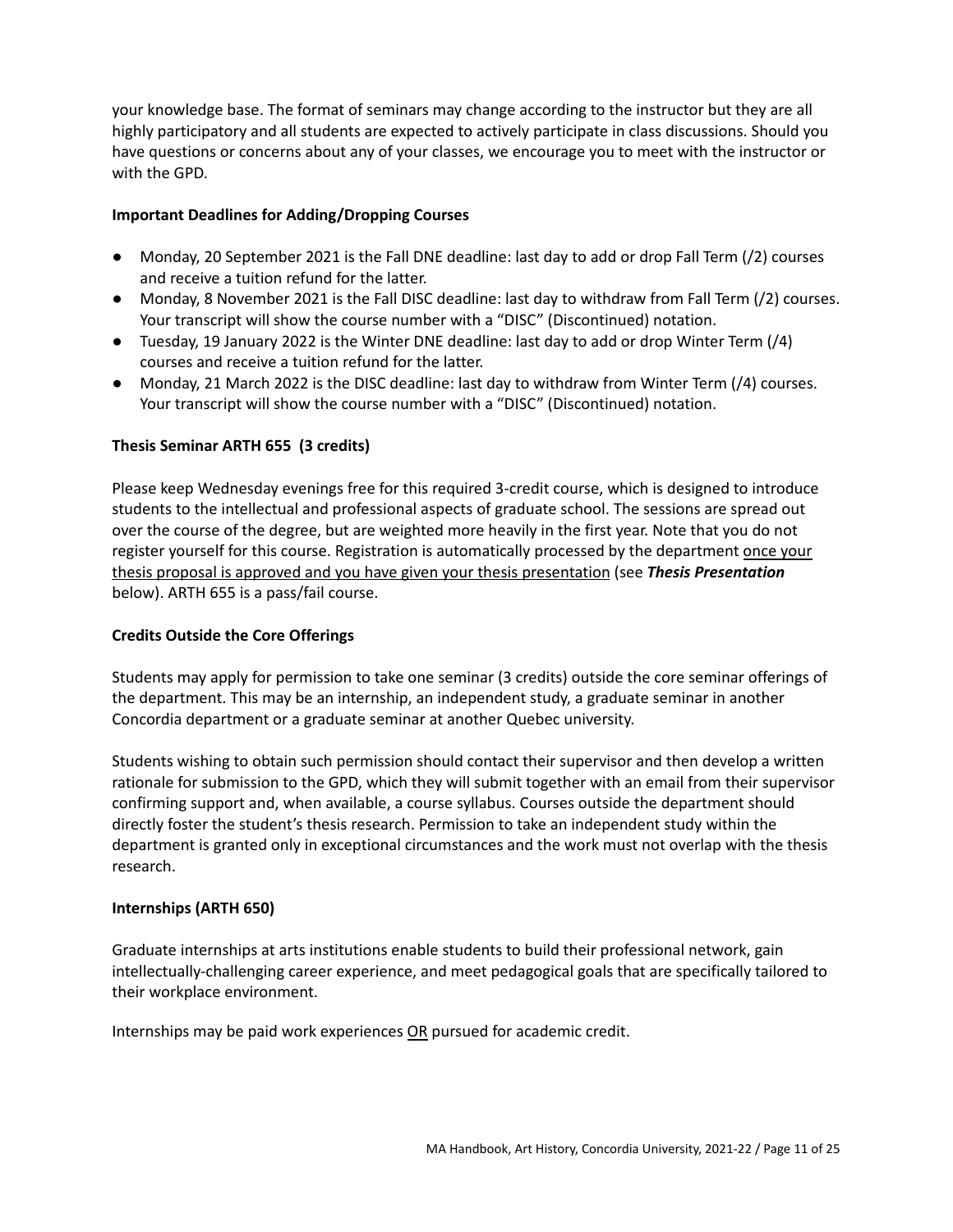Applications for paid internships are circulated by the department and/or the Faculty of Fine Arts, via email, on an ad-hoc basis, as opportunities arise.

For-credit internships are one of the options exceptionally available to students wishing to take 3 credits outside the program's regular seminar offerings. As such, a for-credit internship may not be combined with an independent study, a course in another department, or a course at another university. Registration requires the approval of the student's thesis supervisor and the GPD, who work in partnership with the host institution to ensure that the student's responsibilities are in keeping with the aims of the MA program. Students must have chosen a thesis supervisor to be eligible for this option.

The Department of Art History has an ongoing for-credit internship arrangement with the university's Leonard and Bina Ellen Art Gallery and circulates a call for applicants. Other internships may be proposed by students or partner institutions, including galleries, museums, artist-run-centres, art periodicals, art libraries and archives, and educational establishments.

# <span id="page-11-0"></span>*Internship Responsibilities*

The student is responsible for finding a graduate-level internship opportunity and presenting a formal proposal, in the first instance to their thesis supervisor and then, with the supervisor's approval, to the GPD. Proposals must clearly indicate the work to be undertaken, the learning outcomes to be achieved, the dates of the internship, the name of the thesis supervisor, and the name and contact information of the supervisor at the partner institution. Proposals for graduate internships must be qualitatively and quantitatively more demanding than undergraduate internships, and have a strong pedagogical component.

The thesis supervisor is responsible for guiding the student during the completion of the proposal, for communicating with the partner institution during the internship, and for oversight and assessment of the coursework component. The thesis supervisor also follows up with the student to ensure that the internship is developing smoothly, and will raise any concerns with the GPD.

The GPD is responsible for reviewing the proposal to ensure that work tasks are appropriate and that suitable pedagogical goals are established. The GPD also sends a formal letter to the partner institution clearly identifying the conditions under which internship credits will be granted, and identifying the thesis supervisor as the liaison person for the internship.

The partner institution is responsible for overseeing work at the institution and for providing the GPD and supervisor with a report upon completion of the internship. This report summarizes the work completed and comments on the student's performance and the gallery's experience. The supervisor will take this report into consideration when assigning a grade and may, at their discretion, also share it with the student.

All internships must include the production of a written component (normally 15 pages) that demonstrates the student's learning during the term. The nature and content of the written component is determined by the student's thesis supervisor in conjunction with the student. Should the internship include the production of a catalogue text or other significant writing, the supervisor may choose to consider this as complete or partial fulfillment of this requirement.

A 3-credit graduate internship entails 150 hours of on-site work.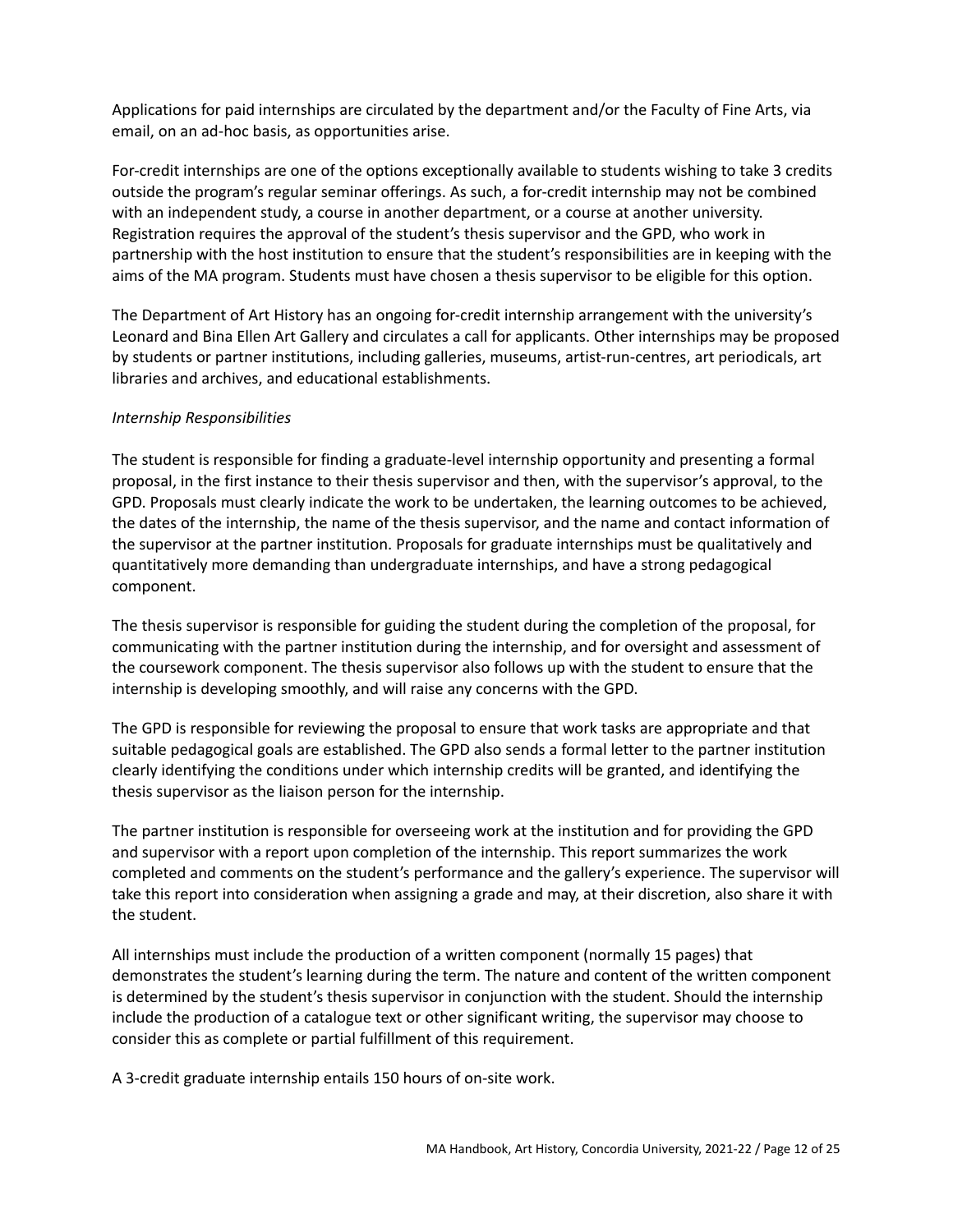### <span id="page-12-0"></span>*Internship registration and assessment*

Once permission is granted, the GPD asks the Department Assistant to code the student, who then registers through their portal. Thesis supervisors must submit their grade within 5 days of the end of the exam period. Grades are entered directly into SIS by instructors and finalized by the GPD.

When assigning a final grade, the supervisor considers both the written assignment and the student's workplace experience. In most cases, the latter will be weighted more heavily.

Once a student has registered for the internship course, all work must be completed by the beginning of the final exam period for that semester. No extensions will be granted. For internships that span two semesters, students should register in the second semester.

# <span id="page-12-1"></span>**Developing a Thesis Topic**

This is something you should begin thinking about during your first term in the program, although it is inevitably a process that goes through several stages – from the first ideas you jot down, to the series of discussions you have with your supervisor, to the thesis proposal you will write and submit to the department in your second semester. Many kinds of topics and approaches are possible. To get a sense of what previous MA students at Concordia have accomplished, go to the Spectrum Thesis Repository: <https://spectrum.library.concordia.ca/view/divisions/dep=5Farthist/>.

# **Choosing a Supervisor**

Once you have ideas for a possible thesis subject, you should contact one or more permanent full-time faculty members to discuss your research interests and the possibility of supervision. The GPD can help you figure out who is available and who might be a good fit for your project. When considering potential supervisors, students should take into account the professor's intellectual approach to art history, their areas of expertise, and their approach to thesis supervision. Feel free to ask questions about what kind of supervision you can expect to receive (i.e.: how often you will meet, how active the supervisor will be in the writing process, what expectations the supervisor will have of you). A good supervisor-student relationship is one of the most important elements of a successful graduate experience, and clear and open communication is at its heart. It is your responsibility to schedule the supervision sessions you need to keep your work on track. Students confirm their supervisors by December 16<sup>th</sup> of their first year. Please complete the attached Thesis Supervision Form and submit it to the Department Assistant by that date.

### <span id="page-12-2"></span>**Working with your Supervisor**

A good student-supervisor relationship is key to a positive MA experience, and clear and open communication is at its heart. An early discussion with your advisor about mutual expectations is a very good idea, and you should ask questions about anything that you are uncertain about. Don't assume that just because your peers are doing something, you should too. At any point, if you feel that something about the supervision is not working well, the first step is to raise your concerns with your supervisor. The Graduate Program Director is also available to help. Few such problems are resolved by waiting, whereas an early word can make all the difference in contributing to a positive educational experience. It is ultimately your responsibility to ensure that you receive the supervision that you need, so if you have concerns, ask the GPD or SGS about your options. Guidelines and principles for positive supervision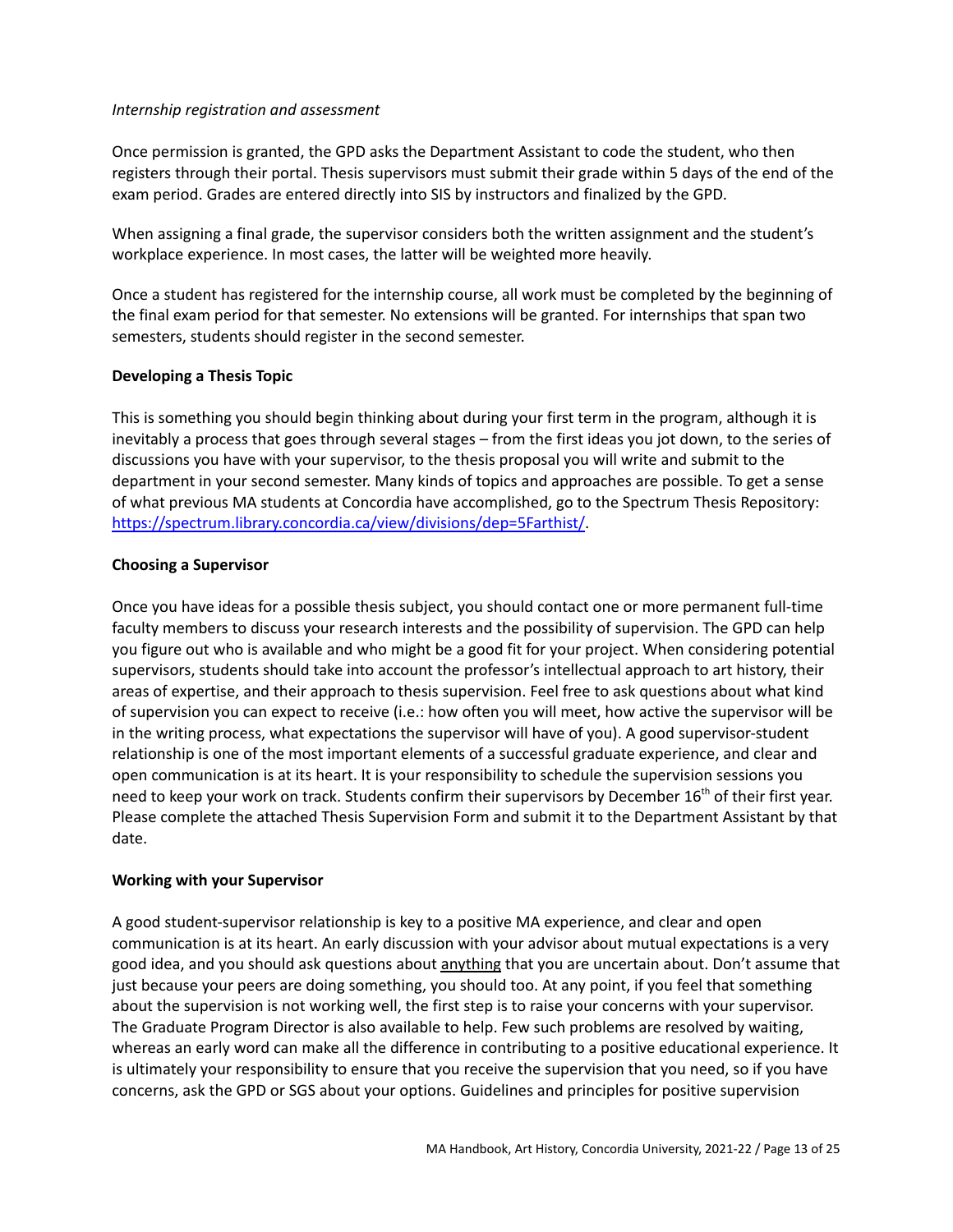### relationships are available:

# [http://www.cags.ca/documents/publications/working/Guiding%20Principles%20for%20Graduate%20Stu](http://www.cags.ca/documents/publications/working/Guiding%20Principles%20for%20Graduate%20Student%20Supervision%20in%20Canada%20-%20rvsn7.pdf) [dent%20Supervision%20in%20Canada%20-%20rvsn7.pdf](http://www.cags.ca/documents/publications/working/Guiding%20Principles%20for%20Graduate%20Student%20Supervision%20in%20Canada%20-%20rvsn7.pdf)

# <https://www.concordia.ca/sgs/resources/handbooks/phd-supervision-guidelines.html>.

# <span id="page-13-0"></span>**Thesis Proposal**

The thesis proposal is written once the student has a supervisor and has discussed the thesis topic with that professor. A thesis proposal should be approximately 500-600 words in length (maximum 2 pages, double-spaced). It should also include a 1-page (single-spaced) bibliography of primary and secondary sources and contacts, as appropriate. One visual, with full caption, may also be provided. No title page is required. The proposal should consist of the following:

- a description of the topic
- a statement of objectives
- a description of methodology (including research strategies and theoretical framework)
- the relation of the thesis to existing scholarship.

Plan your approach with your supervisor, and be sure to send them a draft well in advance of the proposal deadline. Once your supervisor has approved your proposal, they will send it electronically to the Department Assistant who sends it to the Graduate Program Committee for approval. Students receive notice of the committee's decision from their supervisor, along with comments or suggestions for improvement. If revisions are deemed necessary, the committee may require that the proposal be resubmitted. The thesis proposal is part of the coursework for ARTH 655.

- Full-time students admitted to the program in September will submit their thesis proposals in early March of the same academic year.
- Part-time students admitted to the program in September submit their thesis proposals in early March of the next academic year.

# <span id="page-13-1"></span>**Ethics Review**

Research involving human or animal subjects must receive ethics clearance. If you plan to conduct interviews as part of your thesis research, you will need to submit a Summary Protocol Form to the Office of Research after your thesis proposal is approved. Please note that if you plan to conduct interviews in the summer between year 1 and 2, you should submit your ethics application immediately upon approval of your thesis proposal. Those who are also working with vulnerable populations or conducting greater than minimal risk research should consult with their supervisor or the Graduate Program Director about submitting their thesis proposal in the fall of their first year.

# <span id="page-13-2"></span>**Annotated Review of Sources and Documents: ARTH 654 (3 credits)**

Each student must undertake an annotated review of sources and documents relevant to their thesis, normally during the summer term between years 1 and 2. This research serves as the foundation for the thesis project to be completed in the second year. The work, which is overseen by the thesis supervisor, will enable students to determine the program of research to be undertaken for the thesis, to undertake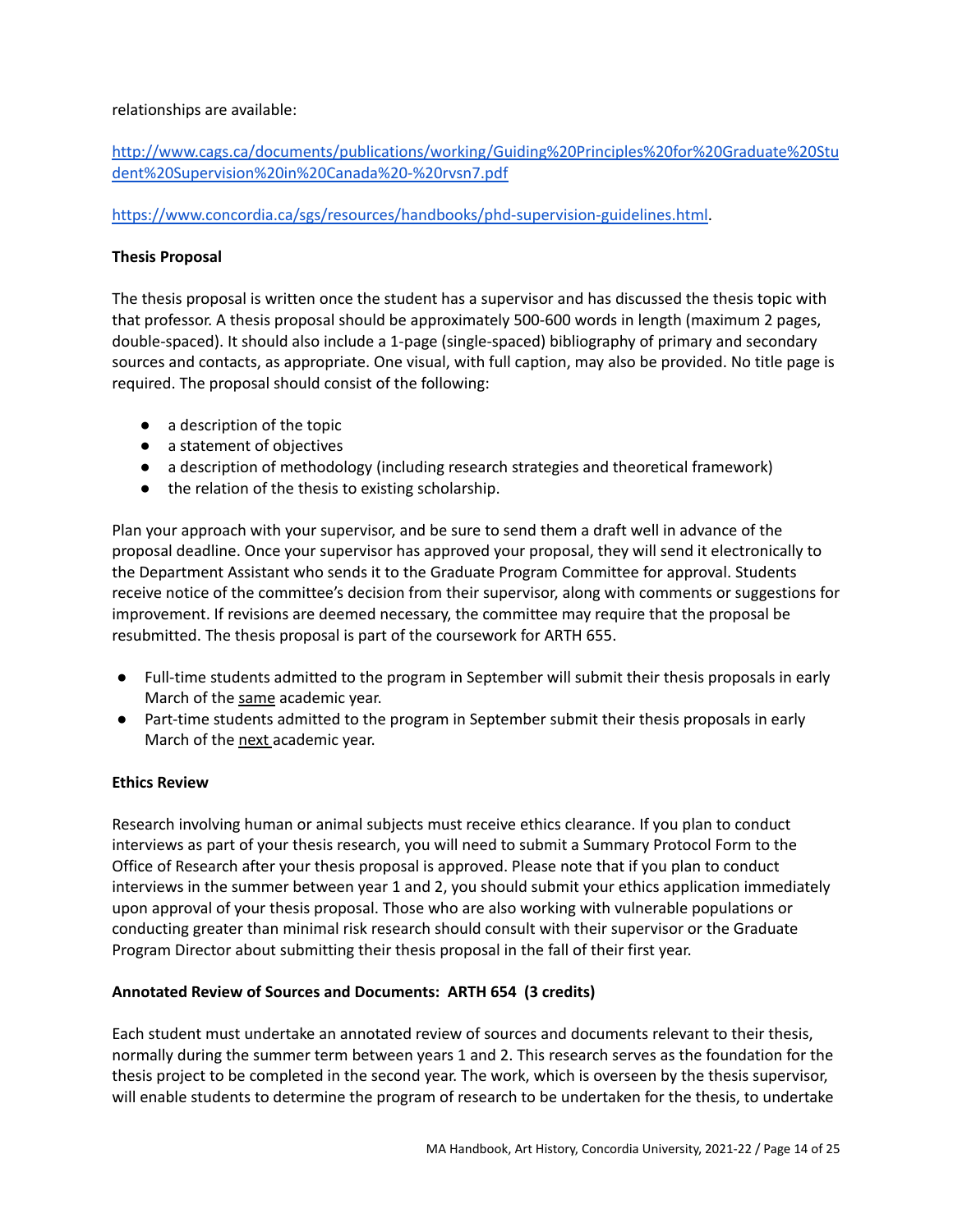the majority of that research, and to lay out the scholarly and theoretical groundwork for the thesis. The MA thesis no longer encompasses a separate "literature review"; instead, students will briefly incorporate key aspects of their ARTH 654 findings into their theses.

Please schedule a meeting with your supervisor in late April or early May of your first year. In advance, you will prepare a draft course proposal and a bibliography of primary and secondary materials to be read over the summer. This draft is modified and/or approved at the meeting and returned to the instructor, whereupon it becomes the agreed syllabus for ARTH 654.

You will return at the end of the summer with roughly 15 annotations on key readings (approx. 300-500 words each), together with a 10-page, double-spaced essay (approx. 3300 words) which provides a synthesis of the annotated material and other sources as relevant. The precise number of annotations to be included is determined by the supervisor.

The standard deadline for submitting the final paper and annotations is August 15<sup>th</sup>. Please confirm this date with your thesis supervisor. Grades for ARTH 654 must be submitted by August 26.

Students register themselves for ARTH 654 for the Summer 2 term, after consultation with their supervisor.

### <span id="page-14-0"></span>**MA PROGRAM: YEAR 2**

### <span id="page-14-1"></span>**Fighting Isolation and Graduate Drift**

Some of the major challenges of the second year in the program are those of establishing your own work structure and combating student isolation. Without the framework of regular class sessions and assignments, it can be easy to flounder. To avoid graduate drift, set small clear goals (ask your supervisor for help with this), establish regular writing hours, and work in a dedicated space. Your best allies in the fight against graduate isolation are your peers. Set up a writing group and meet regularly to discuss whether you've met your writing goals for the week. You might also consider signing up for some GradProSkills workshops or getting involved with the graduate student conference, but don't let yourself become overcommitted and don't wait for inspiration. Just start writing, even if it feels early.

In Winter 2022, should the University re-open for social gatherings, the Jarislowsky Institute (EV 3.711) will be home to the Art History Write-In every Wednesday afternoon from 1 - 5 pm. Come for tea, cookies, and silent companionship in writing. More information to follow.

### <span id="page-14-2"></span>**Thesis Presentations**

All students present their work-in-progress to their peers and faculty members in the program. Full-time students admitted in September do their thesis presentations in November or March of their second year.

Attendance at all thesis presentation sessions is expected. Each presentation lasts 20 minutes, and is followed by a question period of 10 minutes. As a general guideline, a 20-minute presentation equals 8-9 pages of double-spaced text (12 pt. font) or approximately 2500-3000 words. Students require the approval of their supervisors before signing up for the presentations, and supervisors must also approve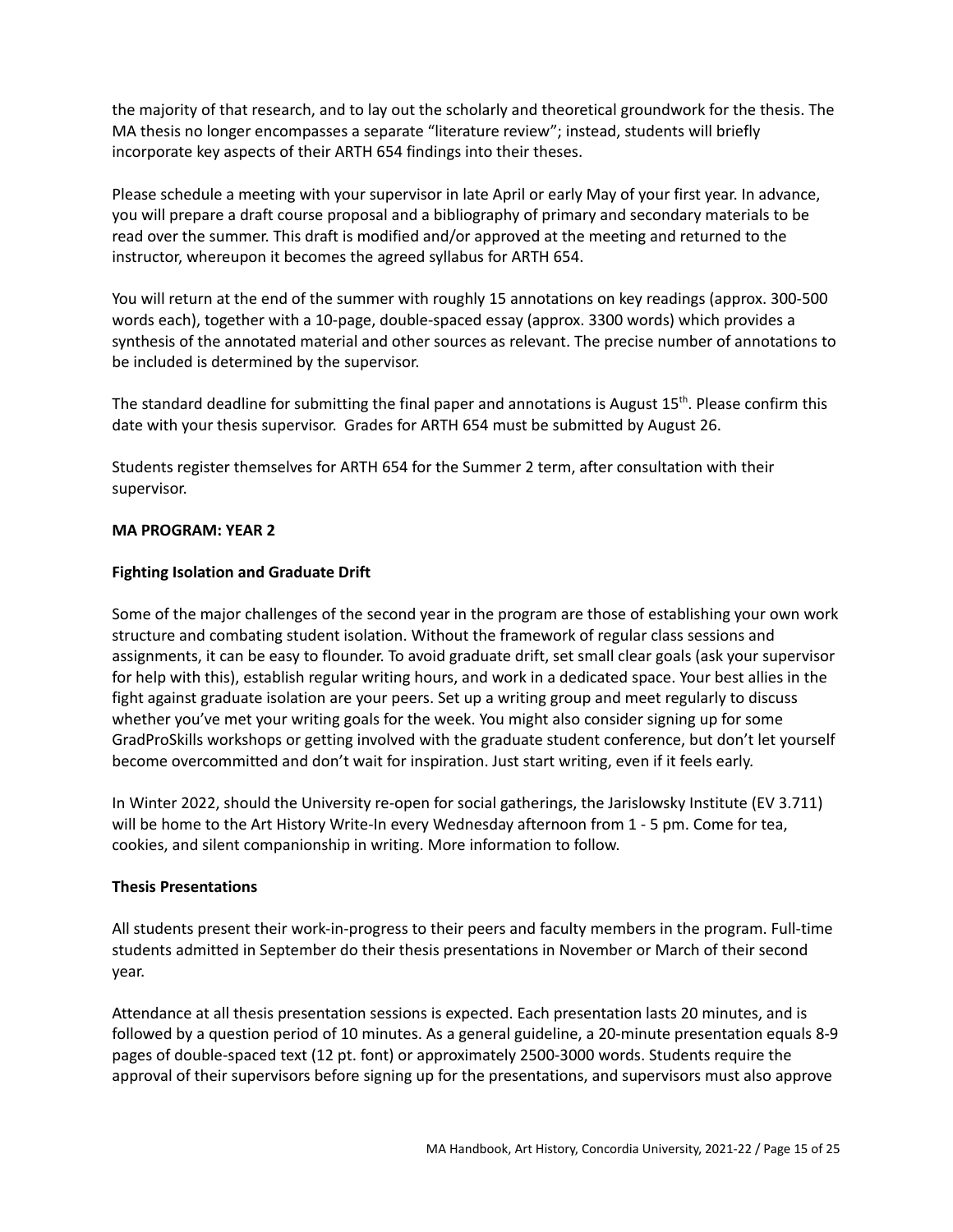students' presentations prior to delivery. Be sure to schedule enough time for your supervisor's review and revision. This year, the MA thesis presentations will be on October 27, 2021 and March 23, 2022.

The goals of the presentation are: to introduce others to your research, to demonstrate your ability to speak clearly and knowledgeably about your work, and to have the opportunity to receive feedback from students and professors. Your supervisor will be able to help you determine the most appropriate content for your presentation. Generally speaking, a good presentation will provide a broad overview of the thesis, your objectives, and the methodological and/or theoretical framework for your research, as well as a specific example or examples that enable your audience to see the developing argument in practice. Students are encouraged to illustrate their presentations with visual material.

The following suggestions for presenting might also be helpful: practice your lecture out loud in advance; speak slowly and clearly; and look up from your pages as much as possible when presenting. AHGSA (Art History graduate Students Association) often schedules a dry-run thesis presentation session a week prior to the formal date to help students get a feel for the space and presenting to their peers.

# <span id="page-15-0"></span>**Choosing a Reader**

Once you have started writing, discuss the choice of a potential reader with your supervisor. Once you have agreed upon a professor, send them a formal invitation, explaining what your thesis will be about and giving them a realistic sense of when you plan to submit.

Once a reader has accepted your invitation, keep in touch with them to let them know when you have submitted your first full draft, and again when you have an accurate sense of when you will be submitting. Remember that you may need to coordinate with their research and/or holiday schedules.

Thesis readers must be chosen from among the full-time art history faculty at Concordia. In rare instances (for example, when a student requires expertise not possessed by the supervisor and reader), the department may invite *an additional* reader from within or outside the department. The student should consult with their supervisor and the GPD.

# <span id="page-15-1"></span>**Applying to Graduate**

Yes, this comes before you've finished your thesis. You will need to submit a formal application to graduate even before your thesis is complete. The deadlines for this are January 15 for Spring convocation, and July 15 for Fall Convocation. See:

<https://www.concordia.ca/students/your-sis/apply-to-graduate.html>. Should your thesis be delayed, notify the Department Assistant who will cancel the application for graduation. The fee will be carried forward and you will need to submit a new application for the next deadline. Full information on graduation and convocation is at: <http://www.concordia.ca/graduation-convocation.html>.

# <span id="page-15-2"></span>**Thesis (24 credits)**

The MA Thesis is a scholarly research essay consisting of 40 to 45 double-spaced pages of argument (approximately 13,000-15,000 words) with additional pages devoted to endnotes, bibliography, appendices and illustrations. The MA thesis should identify and develop a specific topic or case-study, and the research project should be situated in relation to existing debates and discussions within the discipline of art history and, as appropriate, in broader networks of intellectual exchange. A good thesis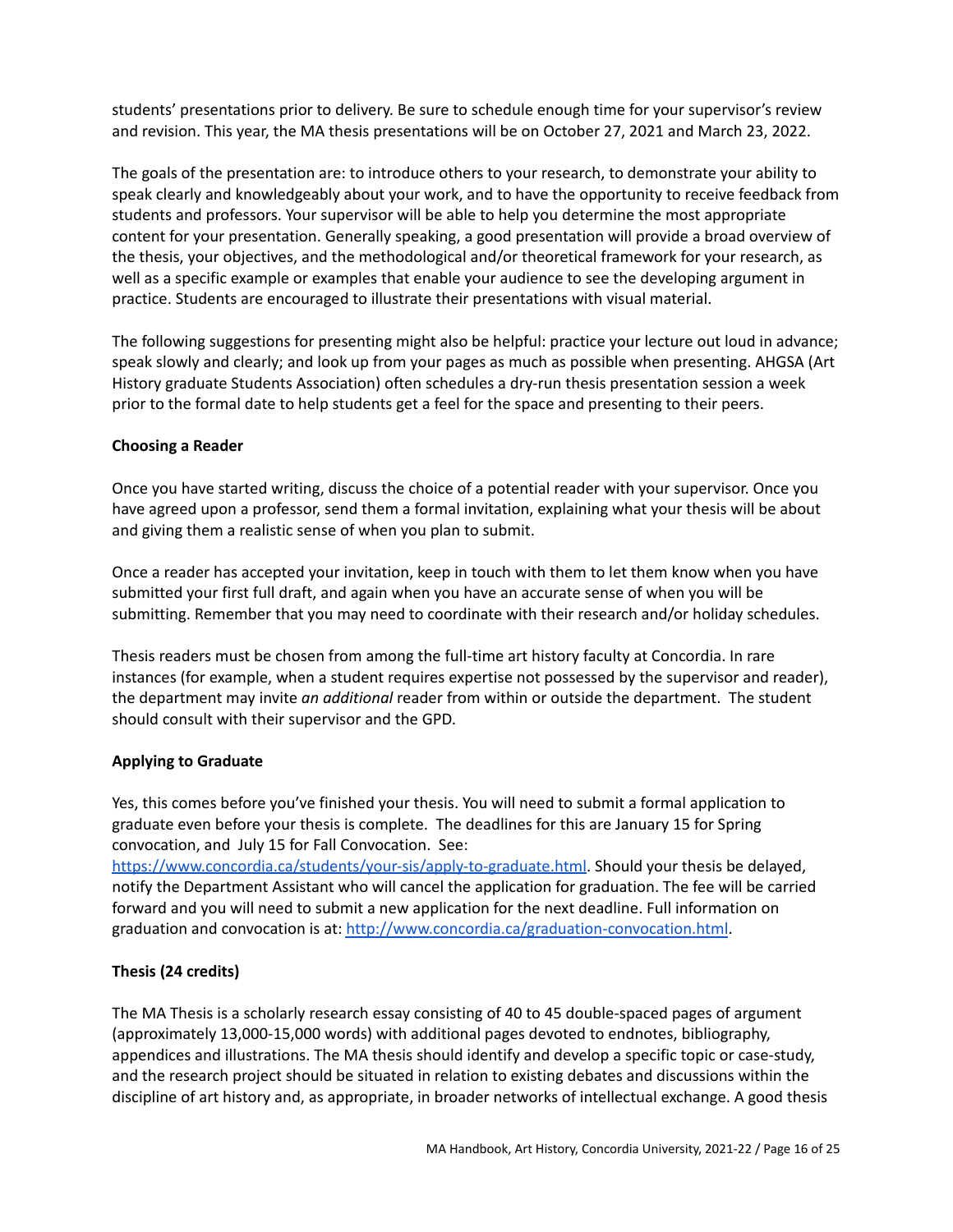needs to convey a clear argument to fully support its claims, have a logical and transparent structure, make a distinctive contribution to knowledge, ensure that no essential aspects of the discussion are missing, and to be entirely free of errors (fact, spelling, grammar). In scope and length, a thesis may be considered as equivalent to a publishable scholarly article.

This is the most challenging and often the most rewarding part of the degree. For most students, it is the lengthiest piece of writing they will have undertaken to date, and provides the first opportunity to perfect a text through multiple drafts. Your supervisor will guide you through the process, providing input into the kind of research that is necessary, how to best develop and present your argument, and how to organize your material. If you have elected to enroll in a seminar in the second year of your MA, do not let it eat up the time you have scheduled for thesis writing.

# <span id="page-16-0"></span>**The Thesis Process: From Writing to Submission**

- 1. The research and writing stages inevitably take several months. The fall semester of your second year will be most wisely focused entirely on this. Please see the sample thesis-drafting timelines included in this guide.
- 2. Give your supervisor a first full draft of the thesis. The completed draft should be the best work you are capable of without further input. **Students are strongly encouraged to submit their first full drafts no later than the end of the Fall term.**
- 3. Your supervisor makes comments and an extensive process of editing and further commenting occurs, typically resulting in multiple drafts. The departmental norm is to return drafts of student work within **three weeks**. Discuss the selection of your reader with your supervisor once you have submitted a first draft, unless you have done so previously.
- 4. With your supervisor's permission, submit a "reader-ready" draft, including a separate blank signature page, to the department assistant at least 5 weeks before your target date for final submission. This draft must be prepared according to the presentation guidelines in the Thesis Preparation Guide: <http://www.concordia.ca/content/dam/sgs/docs/handbooks/thesispreparationguide.pdf>. One exception: Art History MA theses are double-spaced.
- 5. The reader submits their report *to the thesis supervisor* (cc'ing the Department Assistant) within 3 weeks of receiving the thesis. Your supervisor will discuss your reader's comments with you and explain the changes that need to be made. You may also ask to meet with your reader if you wish.
- 6. You make any necessary changes and show your revised thesis to your supervisor. If your reader has also requested to see the thesis again, ask your supervisor to send the revised version to them.
- 7. Once your supervisor and/or reader approves your final version, they will email you (cc'ing the Department Assistant and GPD ) authorization for you to submit your thesis on Spectrum. Follow this link for more information [https://www.concordia.ca/students/graduate/thesis/ethesis.html.](https://www.concordia.ca/students/graduate/thesis/ethesis.html)

\*Students are responsible for verifying the availability of their examiners, including their supervisors.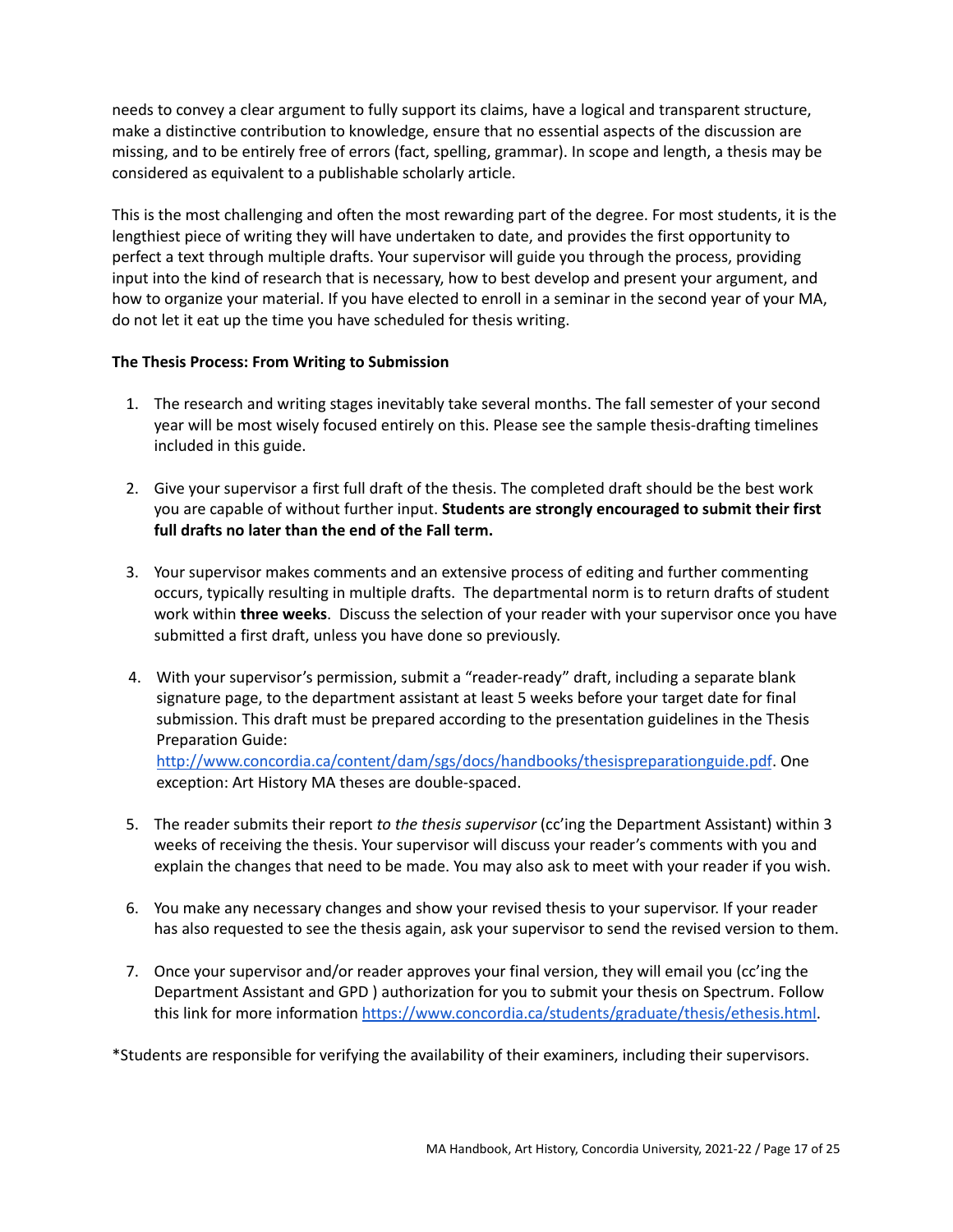# <span id="page-17-0"></span>**Signature Pages**

Signature pages must be properly formatted and submitted to the Department Assistant as part of the first submission, at least 5 weeks before the final submission deadline. A template is available upon request to the Department Assistant, who also takes care of getting the signatures and ensures delivery to the School of Graduate Studies. A blank copy of the signature page (with examiners' names and titles, no signatures) must be included in the final electronic thesis for deposit on Spectrum. Note: In the exceptional case when a student has been granted an extension on submission due to a family or medical emergency, they take care of the signatures and delivery of the signed signature page to SGS.

### <span id="page-17-1"></span>**Thesis Submission Deadlines**

Final submission of your thesis on Spectrum may occur at any time in the academic year but there are specific deadlines for students intending to graduate and/or avoid term fees.

- April 1 to convocate in June and avoid summer term fees.
- September 1 to convocate in November and avoid fall term fees.
- December 31 to convocate in June and avoid winter term fees.

The Department of Art History strictly enforces these deadlines except in cases of true medical emergency or death in the family.

### <span id="page-17-2"></span>**Examination of the Thesis**

In most cases, the thesis committee is composed of the supervisor and one additional examiner who is a full-time Concordia Art History Faculty member, selected by the supervisor in conjunction with the student.

If the student and supervisor deem it appropriate for the thesis to have the input of another reader whose expertise may be beneficial, an additional examiner may be invited. Requests should be submitted to the GPD, who will formally invite any examiner who is external to the department or the university. Students should be aware that they will be required to process the suggestions and requested changes of two examiners' reports. There may be unexpected delays, and additional scheduling and administrative details to manage.

Students have the responsibility to ascertain their reader's availability well in advance of the thesis submission, so be sure to check research and sabbatical schedules. Readers must receive theses at least 5 weeks before the student's submission deadline and students should confirm their delivery date in advance. When the supervisor has approved a final draft of the thesis, the student submits this version to the Department Assistant who sends it to the Examination Committee (thesis supervisor and reader) and the thesis is then considered to be under examination. Theses submitted to the Department Assistant should include all scholarly apparatus (title page, table of contents, list of illustrations, bibliography, etc.) and be flawless in terms of grammar, spelling and citation formatting, so that examiners can focus on assessing the content and the structure of your argument, rather than writing mechanics. Per the School of Graduate Studies' guidelines, the supervisor and reader will examine the thesis on various points, including its contribution to knowledge, the quality of the research, the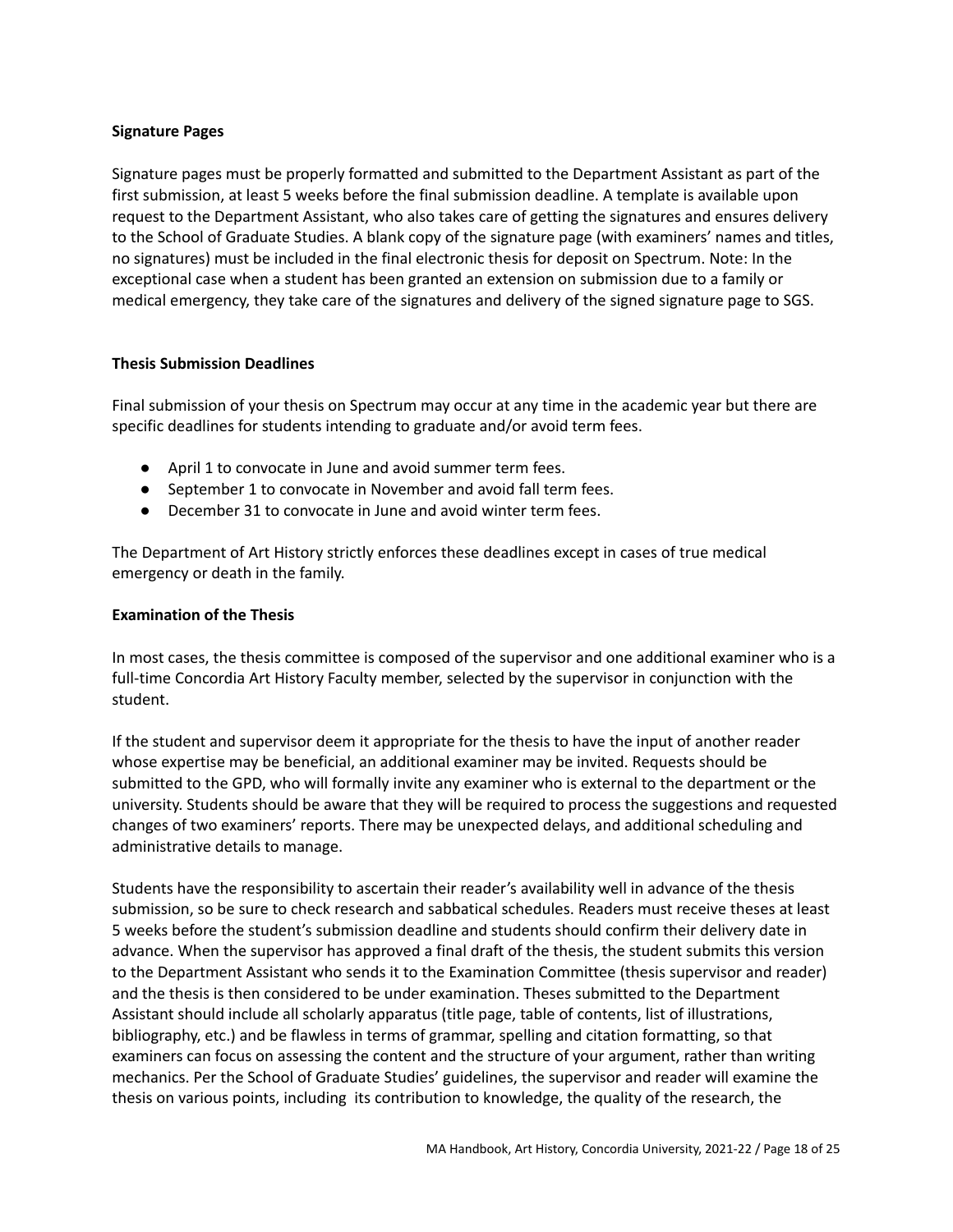understanding of the topic, the presentation of visual material, and the quality of the typescript. Readers will make suggestions for improvement and requests for changes, which are communicated to the thesis supervisor. Together, the reader and supervisor agree which changes (if any) are required, which are recommended but not required, and which are simply comments for consideration. The supervisor discusses the reader's comments with the student, and clarifies any changes that need to be made. At this point, students may also meet with readers to discuss their feedback. Readers may stipulate whether they wish to see the revised thesis, or whether they will leave the changes to the supervisor's oversight. Since most students will be asked to make changes at this point, it is important to be prepared for this in both practical and psychological terms. There is no letter grade assigned to the thesis that appears on the student transcript. Many of our students have been selected for awards of academic excellence announced during the convocation ceremonies.

# <span id="page-18-0"></span>**Sample Thesis Drafting Schedule for Those Planning to Attend Spring Graduation**

This schedule, which assumes 3 working drafts plus a final polished draft, gives a very rough guide only. Some students require fewer drafts, some more. Turn-around times may be shorter or longer than indicated here. If you plan your deadlines well in advance and stick to them, your supervisor and reader may be able to turn your drafts around much more quickly, making first submission possible as late as December. All thesis writing is an individualized process, so work out a personalized schedule in conjunction with your supervisor. Be sure to plan when you will give your thesis presentation and how it will affect this schedule.

| October 19  | First full draft to supervisor<br>Leave 3 weeks for comment.                                                                                                    |
|-------------|-----------------------------------------------------------------------------------------------------------------------------------------------------------------|
| November 9  | Supervisor returns first draft<br>You have 3 weeks to redraft, edit, and proofread.                                                                             |
| November 30 | 2 <sup>nd</sup> draft to supervisor<br>Leave 3 weeks for comments while you work on images, notes,<br>bibliography, list of illustrations, and other apparatus. |
| December 21 | Supervisor returns 2 <sup>nd</sup> draft<br>You have 1 week for the holidays plus 3 weeks to edit and proofread<br>thoroughly.                                  |
| January 15  | Apply to graduate                                                                                                                                               |
| January 19  | 3rd draft to supervisor<br>Leave 3 weeks for comments. Notes and apparatus should be in good<br>shape, but proofread them while waiting for comments.           |
| February 9  | Supervisor returns 3rd draft<br>You have 1 week to make recommended changes.                                                                                    |
| February 16 | Submit final polished draft to supervisor for their approval.<br>Leave 1 week for turn-around time.                                                             |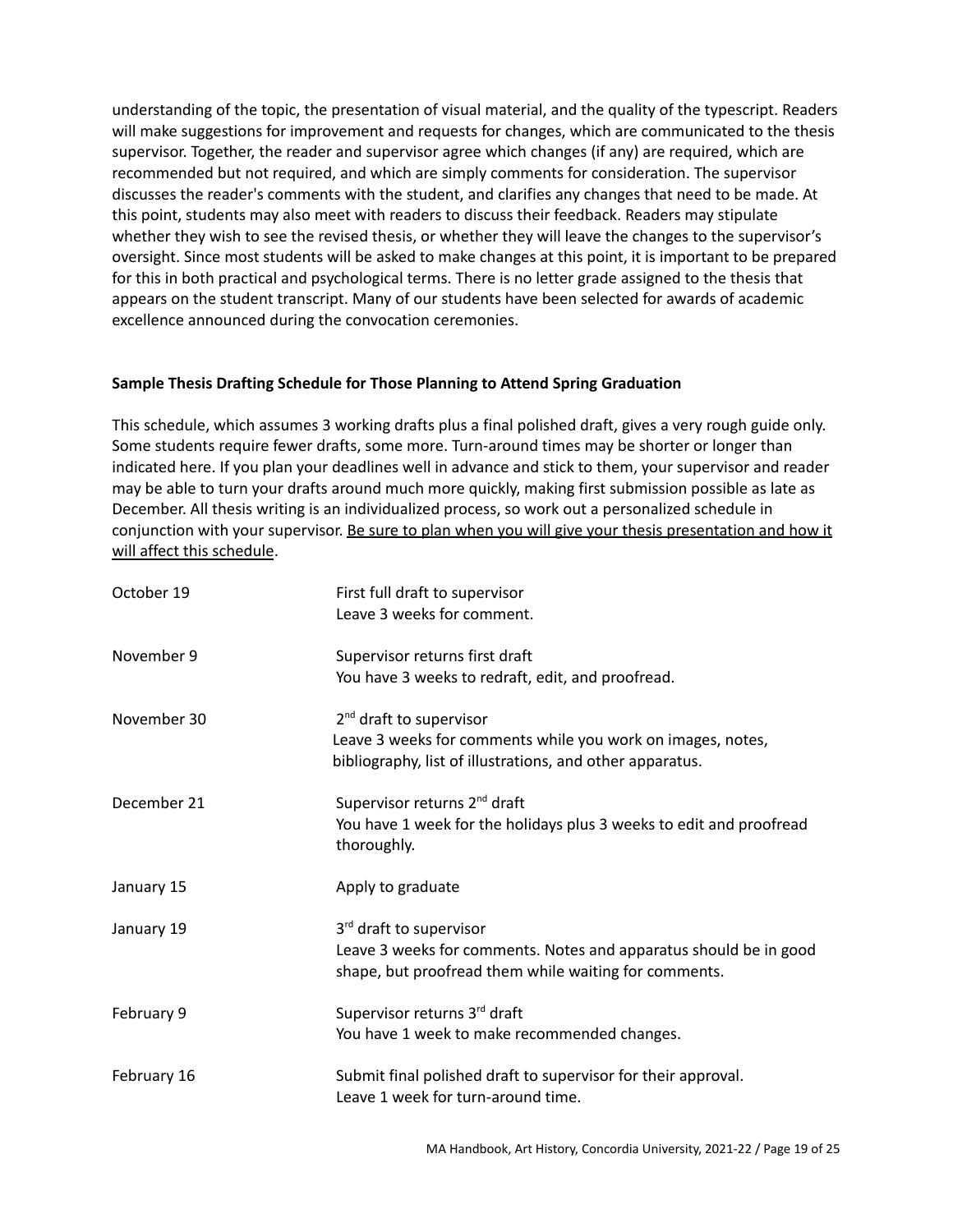| February 23        | Receive approval from supervisor.<br>You have 48 hours to implement last-minute revisions.                                     |
|--------------------|--------------------------------------------------------------------------------------------------------------------------------|
| <b>February 25</b> | Last possible day to submit thesis to the Department Assistant. Firm<br>departmental deadline. Leave three weeks for comments. |
| March 18           | Thesis supervisor returns reader's comments to students<br>You have 2 weeks to make required changes.                          |
| April 1            | Thesis submitted to Spectrum                                                                                                   |

# **Sample Thesis Drafting Schedule for Those Planning to Attend Fall Graduation**

All students hoping to attend fall graduation are strongly advised to have a first draft of their thesis to their supervisors by December of their second year. This will enable you to deposit in May and either work or have a holiday over the summer. The timeframe given below is geared to the last possible submission date. You will do well to avoid this. This schedule, which assumes 3 working drafts plus a final polished draft, gives a very rough guide only. Some students require fewer drafts, some more. Turn-around times may be shorter or longer than indicated here. All thesis writing is an individualized process, you should work out a personalized schedule in conjunction with your supervisor. Be sure to plan when you will give your thesis presentation and how it will affect this schedule.

| March 1 OR EARLIER | First full draft to supervisor<br>Leave 3 weeks for comment.                                                                                                                                           |
|--------------------|--------------------------------------------------------------------------------------------------------------------------------------------------------------------------------------------------------|
| March 22           | Supervisor returns first draft<br>You have 4 weeks to redraft.                                                                                                                                         |
| April 19           | 2 <sup>nd</sup> draft to supervisor<br>Leave 3 weeks for comments while you work on images, notes,<br>bibliography and other apparatus.                                                                |
| May 10             | Supervisor returns 2 <sup>nd</sup> draft<br>You have 3 weeks to edit and proofread thoroughly.                                                                                                         |
| June 16            | 3rd draft to supervisor<br>Leave 3 weeks for comments. Your notes and apparatus should be in<br>good shape, but proofread them while waiting for comments and make<br>sure other apparatus is perfect. |
| July 7             | Supervisor returns 3rd draft<br>You have 1 week to make final changes.                                                                                                                                 |
| July 14            | Submit final draft to supervisor for approval & apply to graduate<br>Leave 1 week for turn-around time.                                                                                                |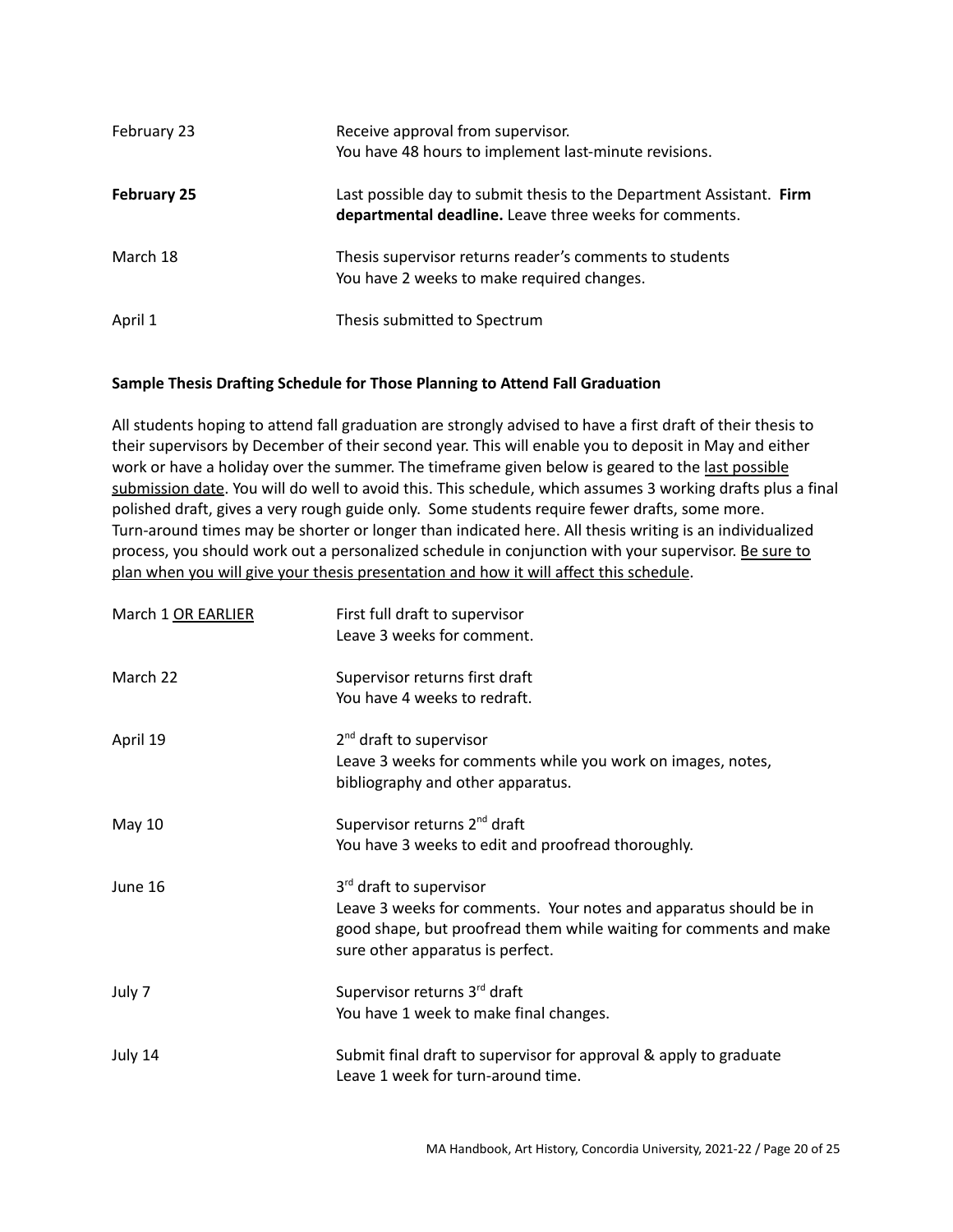| July 21     | Receive approval from supervisor.<br>You have up to 1 week to make last-minute refinements.                            |
|-------------|------------------------------------------------------------------------------------------------------------------------|
| July 28     | Last possible day to submit thesis to Department Assistant (firm<br>departmental deadline). Leave 3 weeks for comments |
| August 18   | Thesis supervisor returns reader's comments to students<br>You have 2 weeks to make required changes.                  |
| September 1 | Thesis submitted to Spectrum.                                                                                          |

# <span id="page-20-0"></span>**SUPPORT AND RESOURCES**

### <span id="page-20-1"></span>**Student Hub**

Information about most university services and resources - including Health Services, Counselling and Development, and the Sexual Assault Resource Centre - is centralized through the Student Hub, <https://www.concordia.ca/students/graduate.html>.

### <span id="page-20-2"></span>**Accessibility**

Concordia supports students with a variety of disability conditions through the Access Centre for Students with Disabilities. <http://www.concordia.ca/students/accessibility.html>

The Art History Department and the VCR are accessible to nursing mothers.

# <span id="page-20-3"></span>**Opus Cards**

Full-time students are eligible for reduced-fare opus cards: <https://www.concordia.ca/students/birks/opus-transit-card.html>.

### <span id="page-20-4"></span>**Libraries**

The Concordia Libraries offer important resources to graduate students, including a BCI card that will enable you to borrow books at other university libraries (McGill, U de M, UQAM), Inter-Library Loans for materials not held by Concordia, and study carrels. One-on-one consultations with the Fine Arts Librarian, John Latour [\(john.latour@concordia.ca\)](mailto:john.latour@concordia.ca), are also available.

The library at the Musée d'art contemporain (Médiathèque, which may be accessed via CUBIQ's advanced search by selecting 'Musée d'art contemporain de Montréal' under 'Bibliothèque' at <https://www.cubiq.ribg.gouv.qc.ca/advancedsearch/:new>) is a valuable resource, as is Artexte Documentation Center (see <http://www.artexte.ca>). These are both excellent places to conduct research on modern and contemporary art; if your research concerns architecture, then you will probably want to consult the Canadian Center for Architecture's world-class library and archives [\(https://www.cca.qc.ca/en/38252/collection-access-and-use-faq\)](https://www.cca.qc.ca/en/38252/collection-access-and-use-faq). The Bibliothèque Nationale [\(www.banq.qc.ca](http://www.banq.qc.ca)) is another important resource, as are the libraries and archival resources at the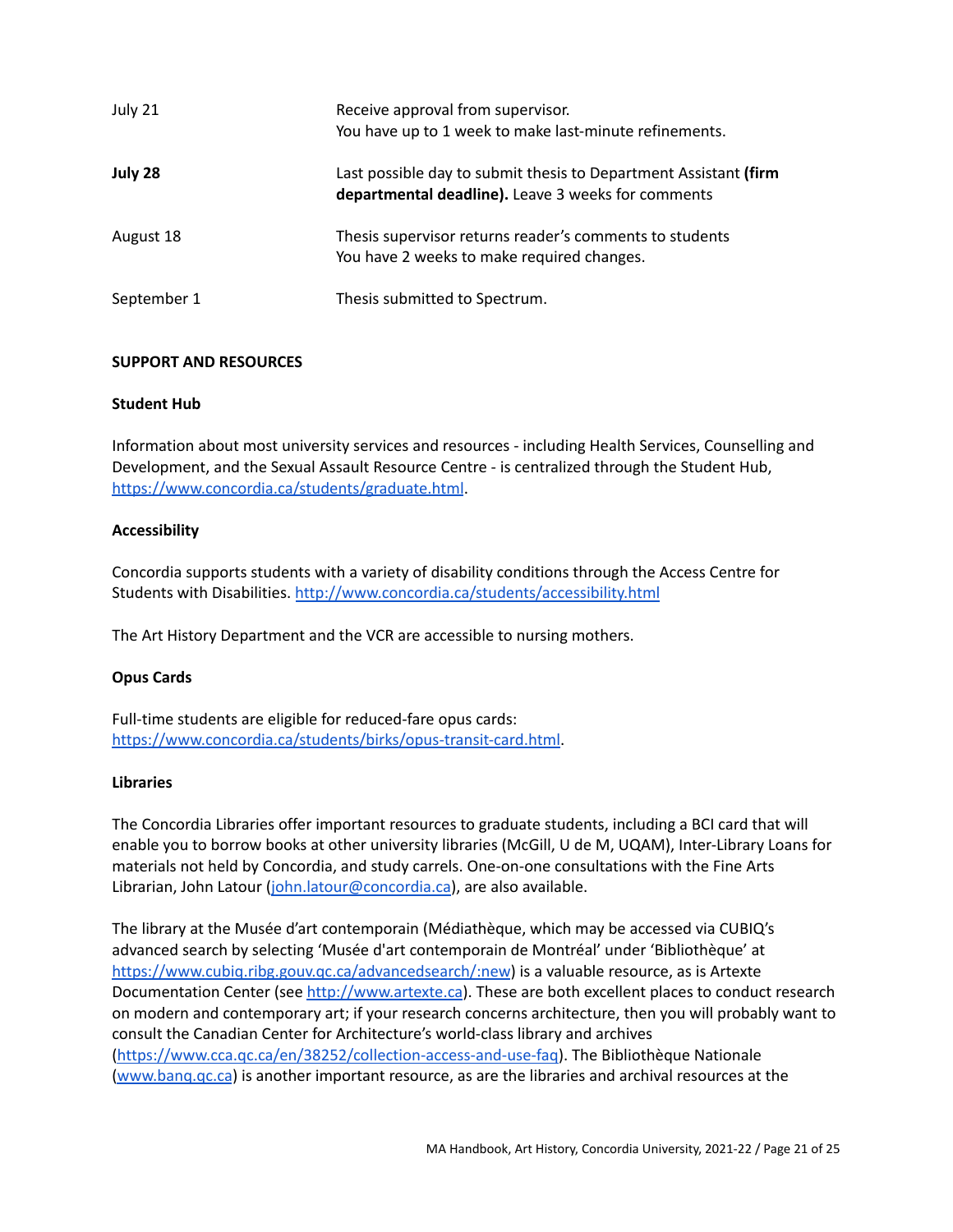Montreal Museum of Fine Arts ([https://www.mbam.qc.ca](https://www.mbam.qc.ca/en/)) and the National Gallery of Canada in Ottawa [\(https://www.gallery.ca/collection/search-the-collection](https://www.gallery.ca/collection/search-the-collection)).

#### <span id="page-21-0"></span>**The School of Graduate Studies**

SGS is located in the GM building, room 930. Among the offices it houses are the Graduate Awards Office (ext. 3801/3816) and the Thesis Office (ext. 3812).

### <span id="page-21-1"></span>**Access to Technology**

Active Concordia students have access to Office 365 Education (a collection of services that allows you to collaborate and share your schoolwork). The services are available for free and include an email address, Office online (Word, PowerPoint, Excel, and OneNote), 1 TB of OneDrive storage, Yammer, and SharePoint sites. The subscription also allows you to install the full suite of Office software on up to 5 computers and 5 mobile devices free of charge. For more information, see: [https://www.concordia.ca/it/services/office-365-education.html.](https://www.concordia.ca/it/services/office-365-education.html)

### <span id="page-21-2"></span>**Thesis Writing Spaces**

Regular writing is the key to graduate student success, and having a dedicated working space is central to making that happen. Home is convenient, but may not offer the most conducive environment for concentrated daily work.

### *Art History Graduate Student Lounge*

Space within the department to leave your bags and books, meet with other students, and plan projects. Suitability for writing varies, depending on usage. You will receive a key for this space.

### *VCR (formerly the slide library)*

EV 3.703 Huge windows and a friendly, quiet space for students to work within the department. There is also a microwave and a fridge.

### *FoFA Graduate Student Study Space*

A newly renovated and dedicated space for Fine Arts Graduate students with a private lounge area, a large study space, a kitchenette, a conference room, a small meeting room and a privacy area, as well as five research labs. Faubourg Building, FB 630, 1250 rue Guy. You need a key card to work in this space and can apply for it at: [https://www.concordia.ca/finearts/student-life/graduate-study-space.html.](https://www.concordia.ca/finearts/student-life/graduate-study-space.html)

### *Espace Thèsez-vous*

A cooperative writing environment that fosters concentration, structure and a motivating community, helping students and researchers from all universities and fields of study reach new levels of productivity while writing their theses. 7640 Rue Lajeunesse, Montréal, QC H2R 2J2

### *Webster Library*

A newly renovated space with a silent dissertation writing room and a graduate lounge as well as a bookable conference and teleconferencing room.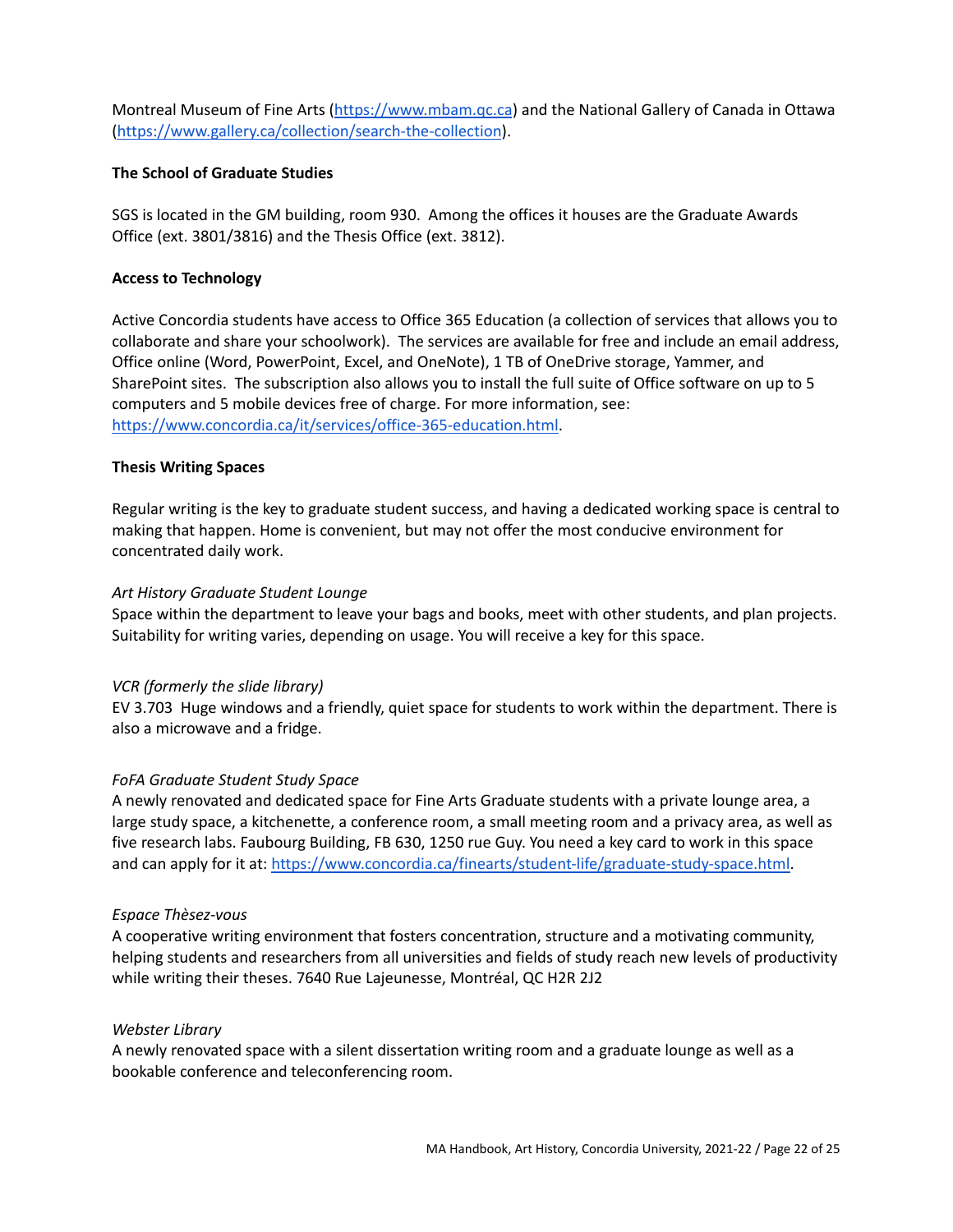### *Grey Nuns Reading Room:*

A beautiful and historic space in a Concordia heritage building. Grey Nuns Building (GN) A Wing, 1190 Guy St.

### *And a host of other spaces …*

The city also has many extraordinary library spaces where you can work regularly. Don't miss the Viger Avenue branch of the BANQ at 535 av. Viger Est – a showpiece of the Quebec government in a heritage building, with microwaves and lockers and a gorgeous cast iron reading room. The Birks Reading Room and the Islamic Studies Library on the McGill Campus are also splendid spaces.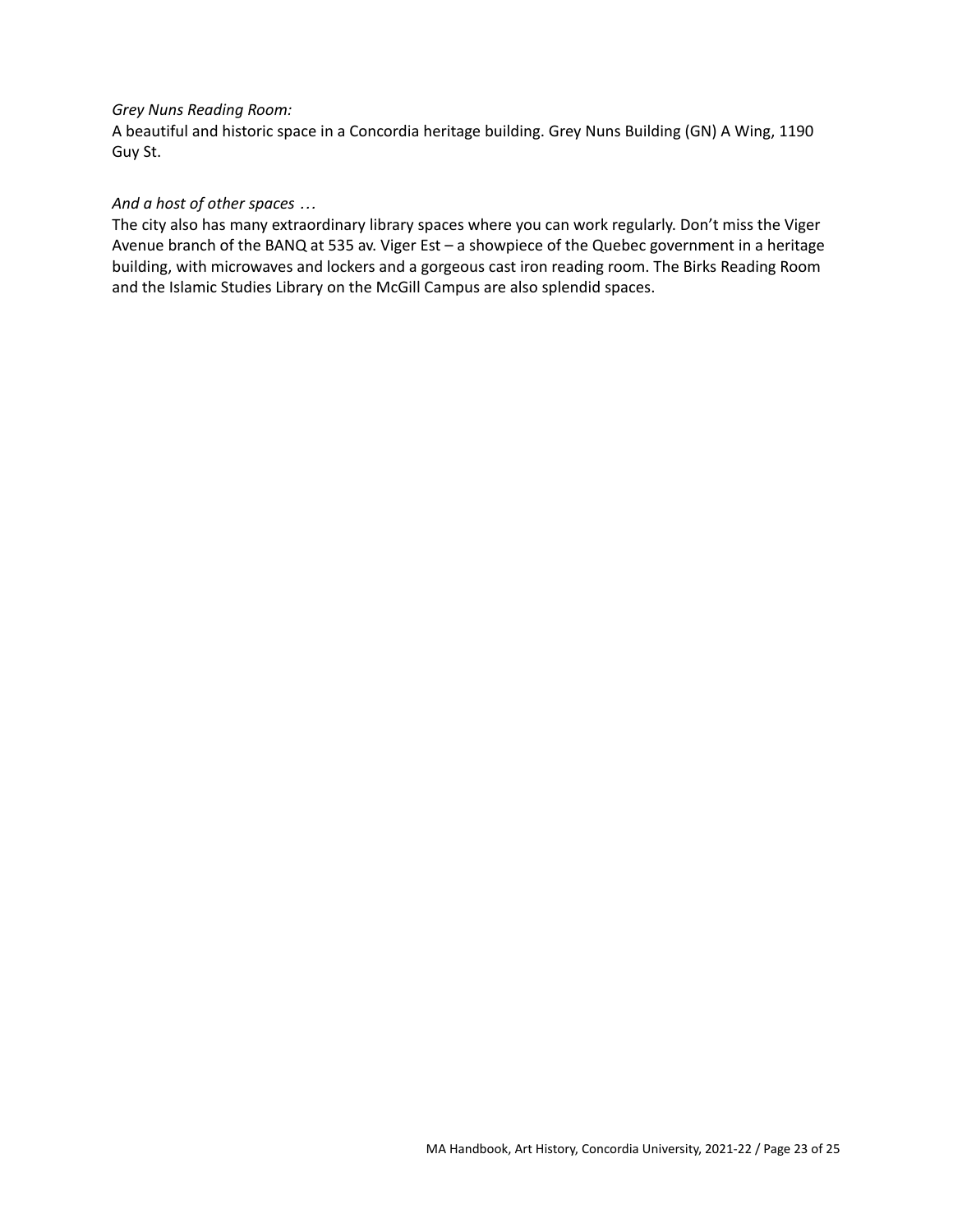



# **Semester Planner**

Mark in all due dates for assignments and tests so that you can see the "crunch" and plan ahead.

| Sunday | Monday | <b>Tuesday</b> | Wednesday | <b>Thursday</b> | Friday | Saturday |
|--------|--------|----------------|-----------|-----------------|--------|----------|
|        |        |                |           |                 |        |          |
|        |        |                |           |                 |        |          |
|        |        |                |           |                 |        |          |
|        |        |                |           |                 |        |          |
|        |        |                |           |                 |        |          |
|        |        |                |           |                 |        |          |
|        |        |                |           |                 |        |          |
|        |        |                |           |                 |        |          |
|        |        |                |           |                 |        |          |
|        |        |                |           |                 |        |          |
|        |        |                |           |                 |        |          |
|        |        |                |           |                 |        |          |
|        |        |                |           |                 |        |          |
|        |        |                |           |                 |        |          |

SGW 1455 de Maisonneuve Blvd. West - H 440 (514-848-2424 ext. 3545)<br>LOY 7141 Sherbrooke St. West - AD 103 (514-848-2424 ext. 3555) © 2010 Student Learning Services